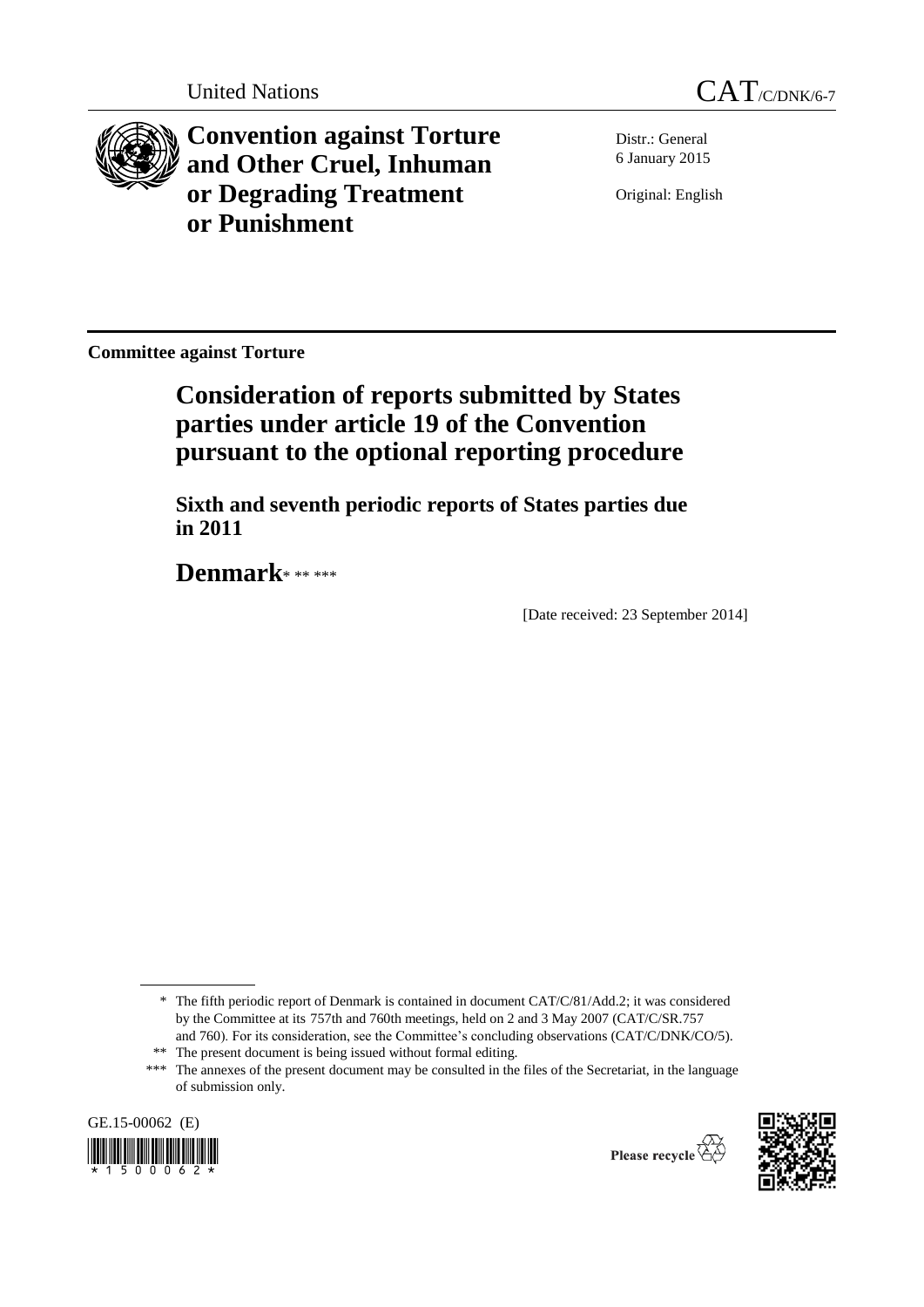# **I. Introduction**

1. Pursuant to article 19 of the Convention against Torture and Other Cruel, Inhuman or Degrading Treatment or Punishment, the Danish Government is pleased to hereby submit its combined sixth and seventh periodic report. Denmark is using the new optional reporting procedure adopted by the Committee against Torture at its thirty-eighth session. Prior to the submission of this combined sixth and seventh periodic report, the Committee against Torture provided the Danish Government with a list of issues adopted by the Committee at its forty-third session (CAT/C/DNK/Q/6-7). The list of issues contains 28 paragraphs, comprising a series of questions with regard to the implementation of the Convention. This combined report consists of replies to those questions.

# **II. Replies to the issues raised in the Committee's list of issues**

# **Articles 1 and 4 of the Convention**

## **Paragraph 1 of the list of issues**

**Please provide updated information on any changes in the State party's position on incorporating the Convention into Danish law, as recommended by the Committee in its previous concluding observations (para. 9).**

## **Reply to the issues raised in paragraph 1 of the list of issues**

2. In December 2012, the Danish Government established a committee of experts in the human rights field. This committee has among other issues been asked to consider, whether Denmark should incorporate additional human rights instruments, including the Convention against Torture and Other Cruel, Inhuman or Degrading Treatment or Punishment. The Committee concluded its work in August 2014, and the Danish Government will now consider its findings.

## **Paragraph 2 of the list of issues**

**In its previous concluding observations, the Committee expressed its concern about the absence of a specific crime of torture, consistent with articles 1 and 4, paragraph 2, of the Convention, in the Danish Criminal Code and the Military Criminal Code (para. 10). Please elaborate on the State party's decision to refer to torture merely as aggravating circumstances in relation to existing crimes in the Criminal Code, instead of introducing a specific crime of torture. Please indicate whether, despite this change in legislation, acts of torture as well as attempts and complicity or participation to commit torture can still be subject to the statute of limitations.**

# **Reply to the issues raised in paragraph 2 of the list of issues**

3. Article 4 of the Convention against Torture requires participating States "to ensure that all acts of torture are offences under its criminal law" but it does not require participating States to adopt a specific provision in national criminal legislation concerning the crime of torture.

4. The question of adopting a specific provision on the crime of torture in Danish criminal law was thoroughly assessed by the Committee on Criminal Law (*Straffelovrådet*) in its report No. 1494/2008 from January 2008. The Committee did not recommend the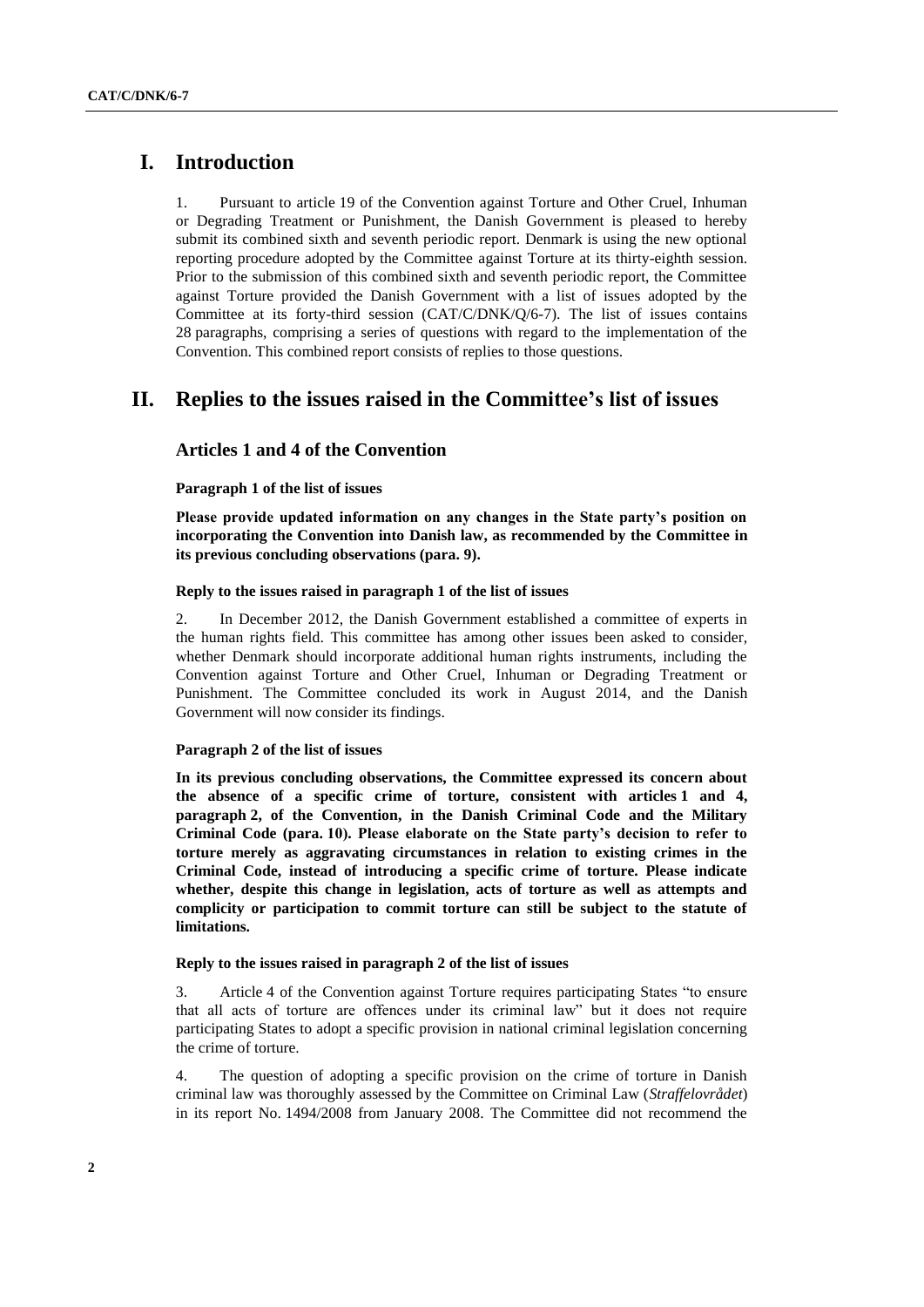adoption of a specific provision on the crime of torture in Danish criminal law. The Committee pointed out that all acts covered by the definition of torture in article 1 of the Convention against Torture — including acts where mental pain and suffering is inflicted on the victim, are already covered by existing provisions of Danish criminal law.

5. Instead, the Committee recommended the adoption of a special provision in the Danish Criminal Code (*straffeloven*) making torture an aggravating circumstance in the determination of a penalty for violation of the Criminal Code.

6. The Danish Government agrees with the assessment of the Committee on Criminal Law and has followed its recommendation. Thus, by Act No. 494 of 17 June 2008 the Danish Parliament adopted amendments of the Criminal Code and the Military Criminal Code (*militær straffelov*) establishing that torture is an aggravating circumstance in the determination of a penalty for violation of these codes.

7. Furthermore, the amendments establish that violations of the Criminal Code and the Military Criminal Code, including attempts and complicity, cannot be subject to the statute of limitations if the violation is committed by the use of torture.

8. The current provisions of the Criminal Code and the Military Criminal Code meet the purpose of a provision on the crime of torture as they underline the seriousness and gross nature of acts that are committed by the use of torture and the provisions make it possible to register criminal acts, if any, committed by the use of torture. Add to this that the current provisions mean that the character of the specific crime will be clearly reflected in connection with the criminal case. Thus, instead of being convicted of the general crime of "torture", which is a wide concept, the perpetrator will be convicted in accordance with the relevant specific provisions with reference to the fact that the criminal act was committed by the use of torture (for example, "assault of a particularly dangerous nature by the use of torture" or "confinement by the use of torture").

9. Consequently, the Danish Government considers the current legislation to be a sufficient and adequate implementation of the obligation to criminalizing the crime of torture.

# **Article 2 of the Convention**

## **Paragraph 3 of the list of issues:**

**In light of the recommendation of the Special Rapporteur on torture and other cruel, inhuman or degrading treatment and punishment in his report on the visit to Denmark in May 2008, please provide information on measures that have been taken to set an absolute limit to the length of administrative detention of foreigners pending deportation (A/HRC/10/44/Add.2, paras. 47, 75 and 78(c)). Please provide information on any steps taken to review the procedure of legal challenges of deprivation of liberty under article 37 of the Aliens Act to ensure its effectiveness in practice.**

## **Reply to the issues raised in paragraph 3 of the list of issues**

10. Pursuant to article 37 of the Aliens Act (*udlændingeloven*), a detained person must be presented in court within three days of the detention. The court will consider the legality and the continued upholding of the detention. If the detention is upheld by the court a time limit will be set, which can later be extended by the court, however not with more than four weeks at a time. Legal counsel is assigned to the detainee, and the court's rulings can be appealed under chapter 37 of the Administration of Justice Act (*retsplejeloven*).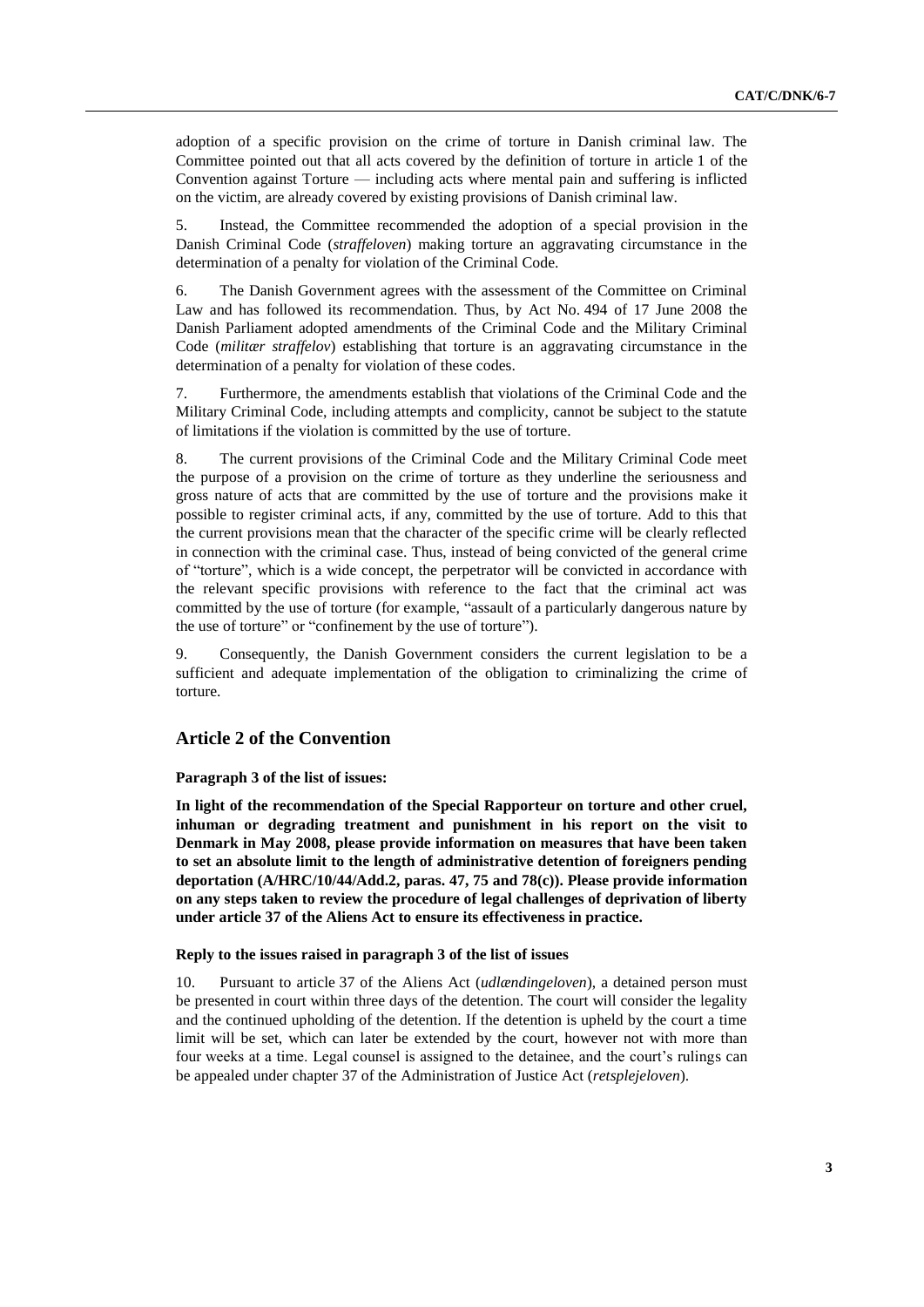11. The Aliens Act, including section 37, was amended in 2011 as a consequence of the incorporation into Danish law of the European Union Directive on common standards and procedures in member States for returning illegally staying third-country nationals.

12. Pursuant to section 37 of the Aliens Act, the maximum period of detention pending deportation is now six months. This limit can only be exceeded if exceptional reasons call for it — and under no circumstances by more than twelve months. Such exceptional reasons may exist due to the detainee's lack of cooperation concerning the removal arrangements, or delays connected with obtaining the necessary travel documents. The detention will always be for as short a period of time as possible and only upheld as long as removal arrangements are in progress and executed with due diligence.

13. The Government considers the existing rules and procedures of legal challenges to deprivation of liberty under article 37 to be effective.

## **Paragraph 4 of the list of issues**

**The European Committee for the Prevention of Torture and Inhuman or Degrading Treatment or Punishment (CPT) stressed, in its report to the Danish Government on its visit to Denmark in February 2008, that the use of police-imposed restrictions on remand prisoners' contacts with the outside world should be limited to the strict minimum necessary for investigation purposes (CPT/Inf (2008) 26, para. 44). Please provide details about steps taken by the State party in response to this recommendation.**

#### **Reply to the issues raised in paragraph 4 of the list of issues**

14. Immediately following the visit of the European Committee for the Prevention of Torture and Inhuman or Degrading Treatment or Punishment (CPT) to Denmark in February 2008, the office of the Director of Public Prosecutions (*Rigsadvokaten*) brought up the question of the use of restrictions of remand prisoners' right to receive letters and visits in the Committee on Criminal Procedural Law (*Rigsadvokatens Fagudvalg for Straffeproces*).

15. This Committee was a standing committee with members representing all local prosecution offices and also with representation from the prosecution authorities at the regional level. The Committee met several times a year at the initiative of the Director of Public Prosecutions' office in order to discuss general matters regarding criminal procedural law, including the use of coercive measures.

16. The topic of the use of restrictions on remand prisoners' right to receive letters and visits was brought up at a Committee meeting on 24 April 2008. The chairman informed the Committee of the criticism expressed by the CPT with regard to the extent of the use of restrictions on remand prisoners' right to receive letters and visits. Furthermore, the chairman urged the participants to pay special attention to the use of these measures.

17. The Committee on Criminal Procedural Law has now been disbanded. General matters regarding criminal procedural law are instead being discussed in one of the other standing committees, for example, on organized crime.

# **Article 3 of the Convention**

#### **Paragraph 5 of the list of issues**

**With reference to the previous concluding observations of the Committee, please provide information on any steps taken by the State party to ensure that it complies fully with article 3 of the Convention with regard to the transfer of detainees,**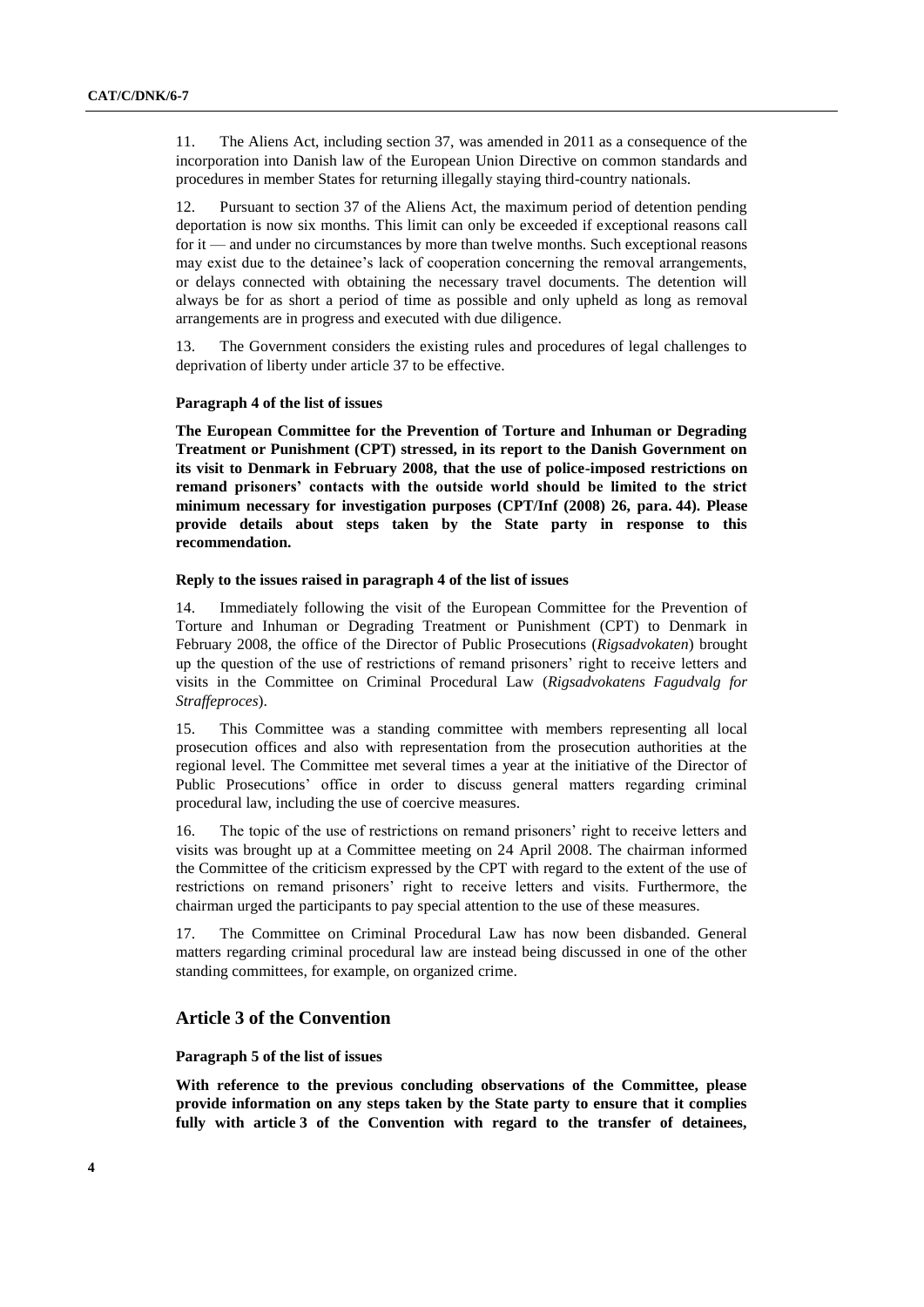**including detainees in custody of the State party's military forces, wherever situated, even if the State party's forces are subjected to operational command of another State (para. 13).**

#### **Reply to the issues raised in paragraph 5 of the list of issues**

18. With reference to the issued Directive on the prohibition of torture and other cruel, inhumane or degrading treatment or punishment for the Armed Forces mentioned in the introductory remarks at the previous examination of Denmark, it continues to be a key priority of the Danish Armed Forces that all military personnel is fully aware of the prohibition of torture and other prohibited conduct, especially when participating in international missions. Therefore, the obligation to act and/or report with regard to witnessed acts of torture or other prohibited treatment, stated in the directive, is also included, to the extent necessary, in the Rules of Engagement aide memoires that all soldiers deployed in international military operations are issued with.

19. Furthermore, the Danish Defence Command (*Forsvarskommandoen*) is in the process of issuing a new directive on detainees which will complement mission specific directives. The directive will include reference to the Directive on the prohibition of torture and other cruel, inhumane or degrading treatment or punishment for the Armed Forces and to the requirement of non-refoulement. Note should also be taken, that it is foreseen that the future Danish military manual too will contain specific provisions on the handling of detainees.

20. It should also be mentioned, that on 7 November 2012, a Commission of Inquiry on the Danish participation in the Iraq and Afghan wars (*Undersøgelseskommissionen for den danske krigsdeltagelse i Irak og Afghanistan*) was established. It is expected to complete its investigation by November 2017. The report of the Commission will be delivered to the Minister of Justice who will decide how and to what extent the report shall be released to the public. According to the mandate of the Commission, one of its tasks is to examine whether the international obligations of Denmark have been adhered to in regard to detention of persons during the Danish participation in the wars in Iraq and Afghanistan. The Commission is also to examine the extent to which Danish forces have transferred detained persons to other nations' forces, and what knowledge about the treatment of detainees by such nations' forces that relevant Danish authorities possessed at the time of such transfers.

21. Finally, it should be noted that since the Committee Against Torture's consideration of the fifth periodic report, Denmark on two occasions chose to suspend transfer of detainees to a specific facility to ensure compliance with article 3 of the Convention.

#### **Paragraph 6 of the list of issues**

**In particular, the Special Rapporteur and the Human Rights Committee expressed their concern that the State party had recently considered relying on "diplomatic assurances to return suspected terrorists to countries known for practicing torture" (A/HRC/10/44/Add.2, paras. 67-69, 77 and 78(f) and CCPR/C/DNK/CO/5, para. 10). Please provide detailed information on the steps taken by the State party to address this concern. Please indicate whether the State Party monitors the treatment of such persons after their return and takes appropriate action when the assurances are not fulfilled.**

**Reply to the issues raised in paragraph 6 of the list of issues**

22. According to section 31 of the Aliens Act, an alien may not be returned from Denmark to a country where he will be at risk of the death penalty or of being subjected to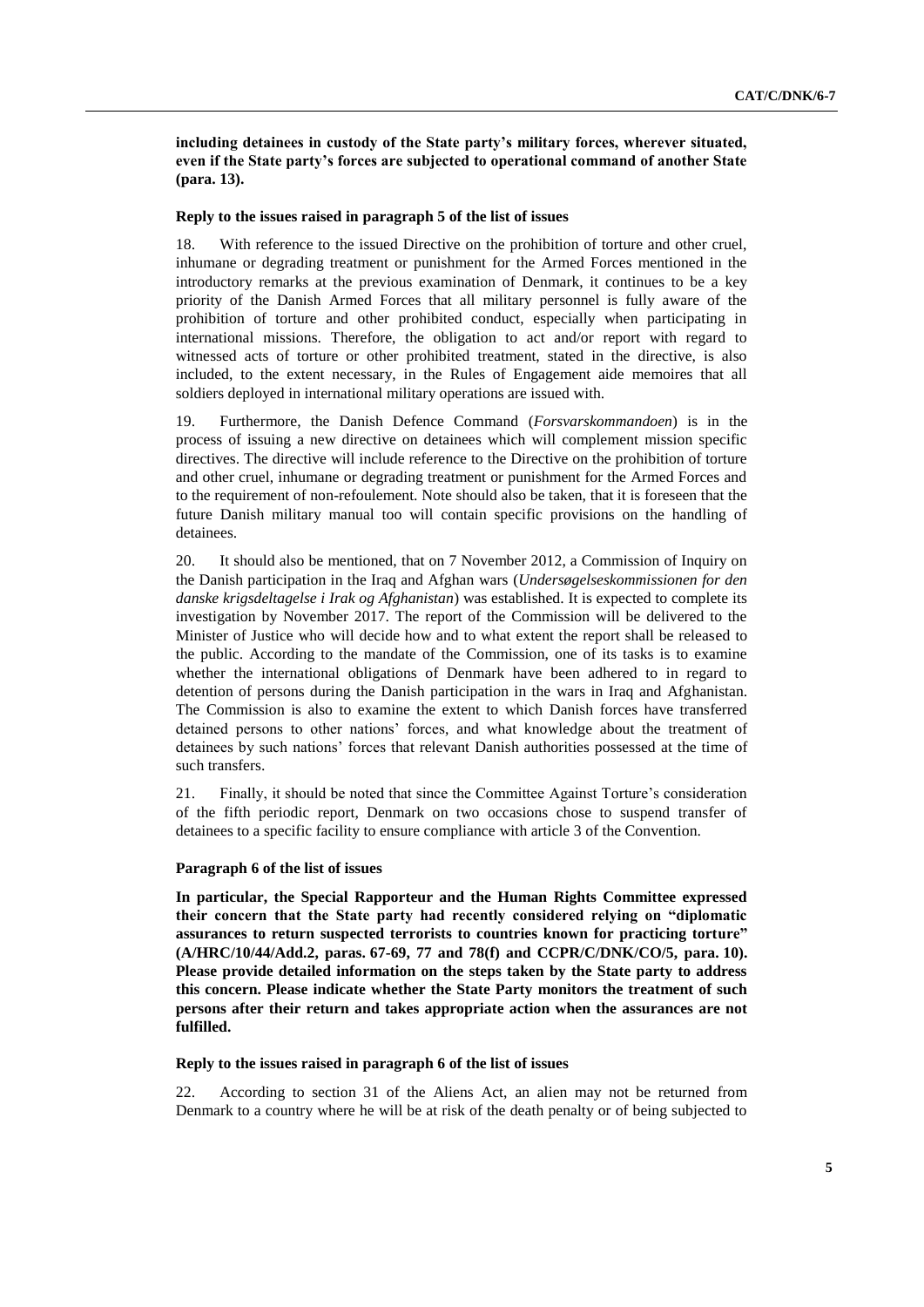torture or inhuman or degrading treatment or punishment, or where the alien will not be protected against being sent on to such country.

23. By Act No. 487 of 12 June 2009, a new chapter regarding judicial review on certain decisions on administrative expulsion was amended to the Danish Aliens Act. The explanatory notes to the bill lay down the limits and conditions for Denmark to return an alien relying on diplomatic assurances.

24. According to the explanatory notes certain criteria must be fulfilled in order to rely on diplomatic assurances. For example, the receiving country must have a stable government, which can control the executive authorities. The agreement must also be precise, detailed and regarding a specific alien. An element in the assessment of the assurance would be monitoring of the respect shown for the assurance. Thus independent, qualified persons must be able to visit the returned person without prior notice and to question the returned person without witnesses when desired.

25. If an agreement on diplomatic assurances has actually been reached with a receiving country, any decision on whether a diplomatic assurance provides sufficient protection of an alien against torture or inhuman or degrading treatment or punishment, is made by the Danish Immigration Service (*Udlændingestyrelsen*) and the Refugee Appeals Board (*Flygtningenævnet*) or in some specific cases by the courts. The abovementioned section 31 will thus be applied and upheld in all cases, where Denmark considers relying on diplomatic assurances.

26. So far, Denmark has not returned any aliens from Denmark to countries known for practicing death penalty or torture relying on diplomatic assurances from the receiving country. The question of monitoring the agreement and taking appropriate action in case of non-fulfillment has therefore not yet arisen in practice.

27. As noted by the Special Rapporteur the Ministry of Defence of Denmark and the Ministry of Defence of Afghanistan entered into a Memorandum of Understanding on 8 June 2005 concerning the transfer of persons between the Danish contingent of the International Security Assistance Force and the Afghan authorities. The Memorandum of Understanding was amended on 1 May 2007.

28. The memorandum of understanding including its amendment was distributed to the Defence Committee of the Danish Parliament (*Forsvarsudvalget*) and is publicly available.

29. The existence of the memorandum of understanding does not and is not in any way intended to replace the individual assessment made by the Danish military according to article 3 of the Convention, including consideration of relevant available information whenever the issue of transfer of a detainee arises.

30. Nevertheless, Denmark place great importance to the adherence to the memorandum of understanding, and will address possible breaches of the memorandum by appropriate means. To this end and based on an overall assessment, Denmark continues to monitor the situation regarding detainees transferred by Danish forces to Afghan authorities on a regular basis.

## **Paragraph 7 of the list of issues**

**Please elaborate on the status and possible outcome of the investigation by an interministerial working group into alleged rendition flights of the United States of America Central Intelligence Agency (CIA) through Denmark and Greenland. Please provide information on steps taken by the State party to establish an inspection system to ensure that its airspace and airports are not used for such purposes, as recommended by the Human Rights Committee (para. 9).**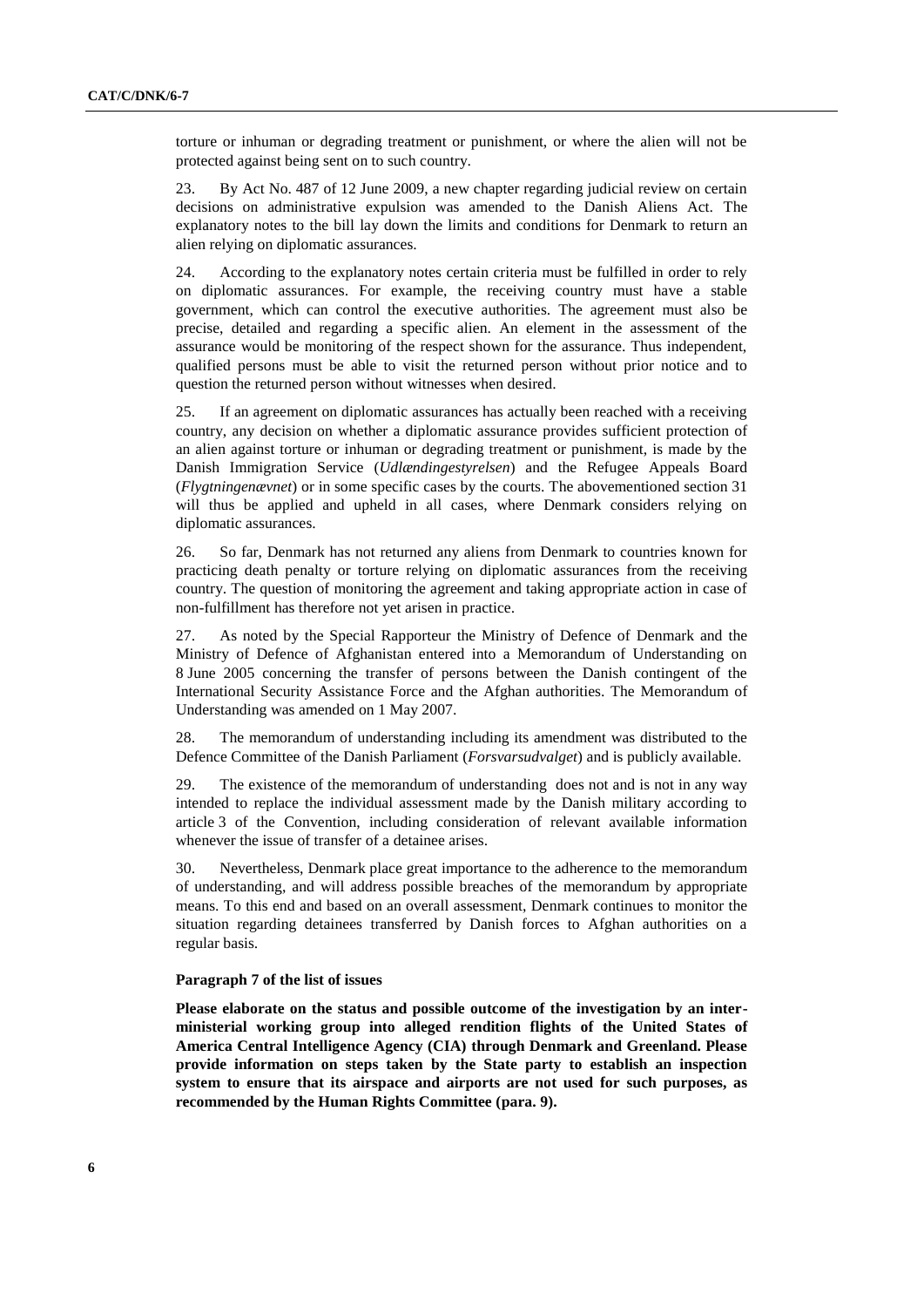### **Reply to the issues raised in paragraph 7 of the list of issues**

31. In 2008, the Danish Government decided to set up an inter-ministerial working group with the mandate to examine new information from a documentary titled "*CIA's danske forbindelse*" (CIA's Danish connection) and, if necessary, as part of the inquiry to consult with relevant American authorities.

32. The Inter-ministerial Working Group comprised representatives from Danish authorities, the governments of Greenland and the Faroe Islands and the Greenland Airport Authority. The objective of the Working Group was to examine information on alleged CIA flights in Denmark, Greenland and the Faroe Islands.

33. The Working Group published its report in October 2008 and concluded, inter alia, that:

- Is was not possible to determine whether or not CIA flights had occurred in Danish, Greenlandic or Faroese airspace, including illegal transit of detained persons;
- Based on the information available to the Working Group it was not possible for the relevant Danish authorities to confirm or rule out that extraordinary renditions had been carried out in Danish, Greenlandic or Faroese airspace;
- Consequently, that there was no basis to conclude that the Danish Government bears responsibility or co-responsibility for alleged illegal activities of the CIA or other foreign authorities' activities;
- And that the existing Danish control mechanisms were adequate for ensuring, that the relevant authorities had the necessary means to interfere, should the authorities learn about illegal rendition flights approaching or having entered Danish, Greenlandic or Faroese airspace.

34. Furthermore, the report concluded, that Denmark cannot give its consent to renditions of detained persons in cases where there are substantial grounds to believe that the persons being transported would be in danger of being subjected to torture or illtreatment or of other violations of the detainees' fundamental human rights.

35. The Working Group made several other recommendations.

36. In November 2011, on behalf of Greenland, the Danish Minister of Foreign Affairs requested the Danish Institute for International Studies to carry out an impartial investigation of a number of aspects regarding the alleged CIA flights, that is, allegations of duplicity on the part of the former Danish Government.

37. The report was published on 29 May 2012 and concluded, inter alia, that the Danish Government with the preparation of the Inter-ministerial Working Group Report of 2008 had succeeded in carrying out a thorough investigation of the issue of the alleged overflights. The report of the Danish Institute for International Studies also concluded that there had been no duplicity on the part of the former Government in the matter.

38. Following the release of the report, the Danish Government announced that it considers the matter closed and finds that the thorough and impartial investigation carried out by the Danish Institute for International Studies, as well as the forward-looking guarantee that has been provided to Denmark by the United States of America, settles the case concerning the alleged CIA flights over airspace in Denmark, Greenland and the Faroe Islands in a suitable manner.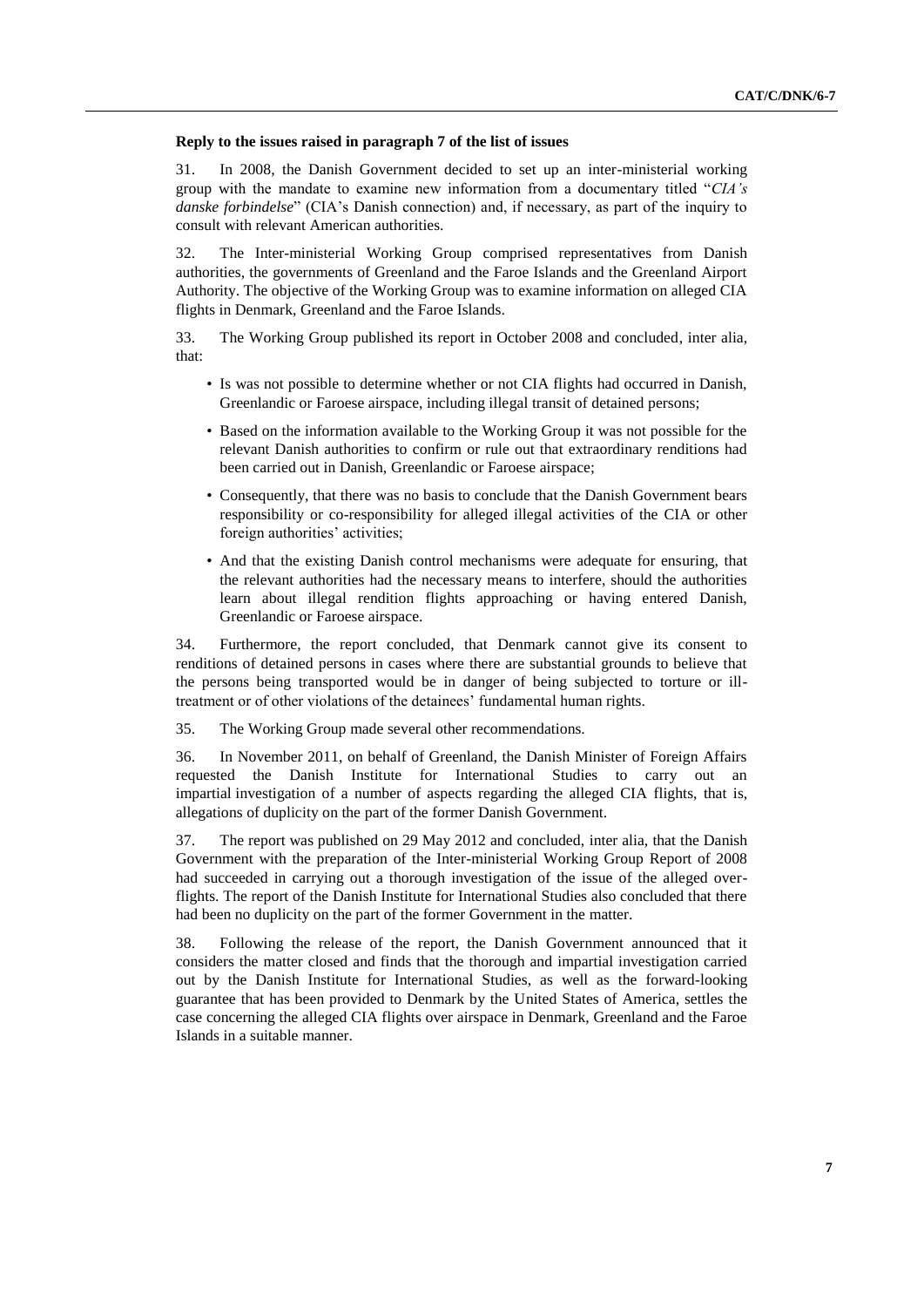# **Articles 5 and 7 of the Convention**

#### **Paragraph 8 of the list of issues**

**Since the consideration of the previous report, please indicate whether the State party has rejected, for any reason, any request for extradition by a third State for an individual suspected of having committed an offence of torture, and thus engaging its own prosecution as a result. If so, please provide information on the status and outcome of such proceedings.**

#### **Reply to the issues raised in paragraph 8 of the list of issues**

39. Since the consideration of the previous report, Denmark has not received any requests for extradition for the purpose of criminal prosecution of an individual suspected of having committed an offence of torture. Thus, Denmark has not initiated any criminal proceedings in pursuance of article 7 of the Convention.

# **Article 10 of the Convention**

## **Paragraph 9(a) of the list of issues**

**Please provide information on measures taken by the State party to review and strengthen its education and training programmes relating to the use of force, including the use of weapons, by law enforcement officials in order to ensure that the use of force is strictly limited to that required to perform their duties, according to the Committee's previous recommendations (para. 16). Please provide information on the new instructional material on the education and training of police officers developed in 2008 by the Police College and its impact and effectiveness in the field. Please indicate steps taken to implement the recommendations made by an analysis group regarding the Danish police officers' use of firearms as well as the impact thereof.**

#### **Reply to the issues raised in paragraph 9(a) of the list of issues**

40. In May 2007, the National Commissioner of Police (*Rigspolitichefen*) appointed a multidisciplinary analysis group to review the use of firearms by Danish police officers. The group comprised 14 experts with a wide range of expertise covering aspects of police tactics and police training, psychology, sociology, anthropology, medical forensics as well as law and jurisprudence. The group was, inter alia*,* tasked with collecting all available information regarding Danish police officers' use of firearms over the past 10 years with a view to analysing all aspects of these incidents and to extract knowledge to be used proactively in future police operations and police training. The final report was published in Danish in November 2007.

41. As a result of the analysis, the former Department of Police Studies (*Rigspolitiets daværende uddannelsesafdeling*) refined and improved its educational training programmes relating to the use of force, including the use of weapons, by law enforcement officers to ensure that the use of force is strictly limited to what is required to perform their duties. The Department of Police Studies implemented a new training concept called  $OOAD<sup>1</sup>$  — Observation-Orientation-Action-Decision. A key element of this concept is to consider less intrusive alternatives when faced with a dangerous situation. The concept implies that officers — particularly in relation to the use of weapons, carefully consider other means such as withdrawal, cordon and other less intrusive measures. Another important feature of

<sup>&</sup>lt;sup>1</sup> In Danish the concept is called OOBH – Observation-Orientering-Handling-Beslutning.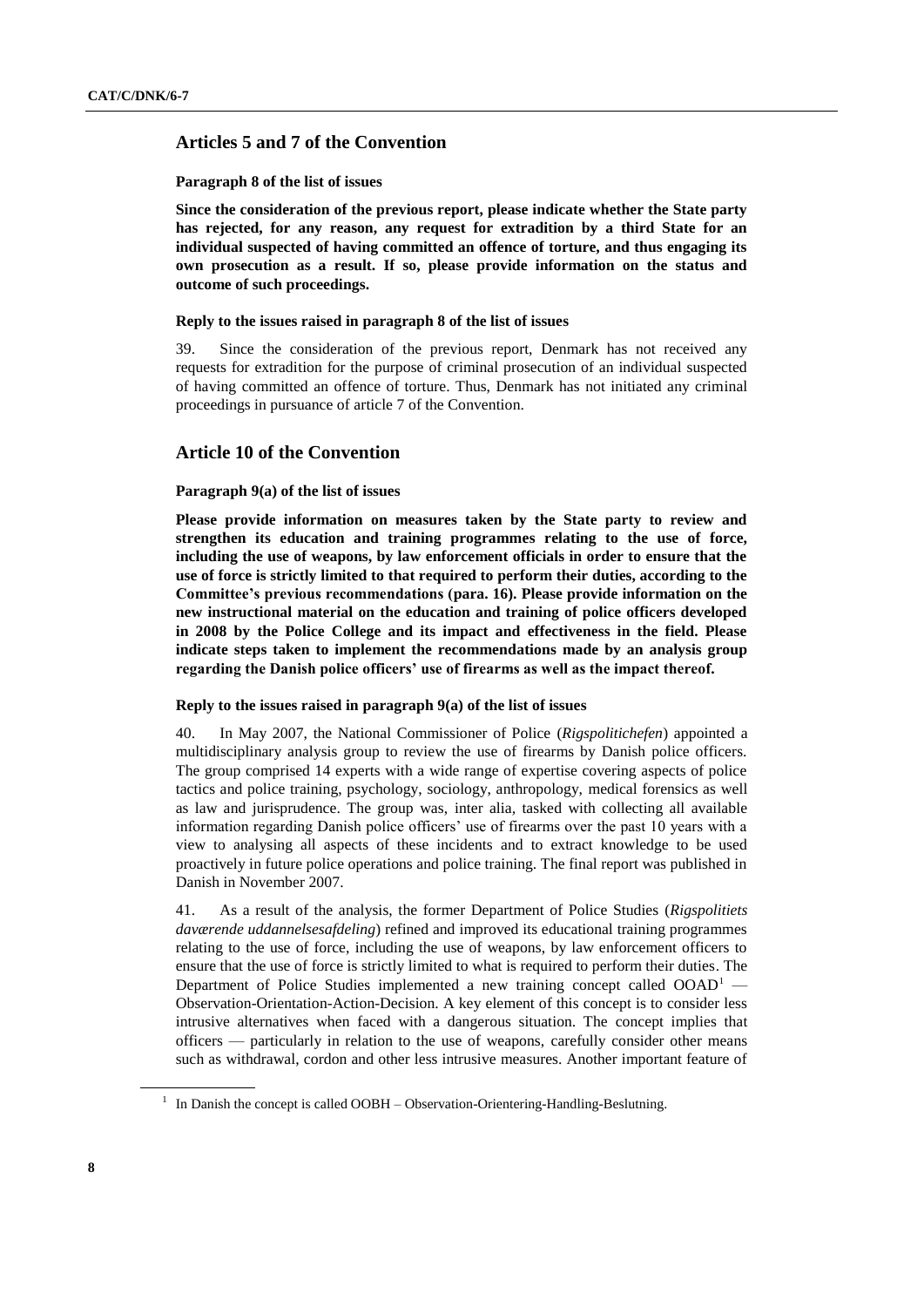the OOAD training concept is to conduct real-life exercises to ensure that police officers when on duty do not put themselves in situations, where the only possible solution is to use firearms. These exercises are always followed by an evaluation of the solutions chosen by the students according to the above-mentioned OOAD concept.

42. Training in technical handling of firearms has also been reassessed. The focus is now more on weapon handling instead of precision shooting. As a result, police officers become more familiar with handling a weapon, which should enable them to act more calmly in situations where firearms are drawn and lead to more shots fired against arms and legs as opposed to potentially fatal shots against other parts of the body.

43. Finally, the Department of Police Studies developed a textbook about occupational ethics and a so-called "Ethics Game". Both are used in a national campaign within the Danish police about ethics. The campaign was launched in the Summer of 2011.

44. Courses at the Police College *(Politiskolen)* in fundamental human rights - including the prohibition against torture and paying special attention to victims of torture — are conducted with increased focus in the new police education (reference is made to the reply to the issues raised in paragraph 10 of the list of issues). The knowledge of human rights and the behaviour of the police in accordance with these fundamental rights are secured throughout the entire education.

45. In order to ensure a high quality of the training, the Department of Police Studies and the Danish Institute Against Torture have an agreement according to which the Institute will provide expert advice on an ad hoc basis to the trainers of the Police College, for example, on developments in the international normative framework and jurisprudence.

## **Paragraph 9(b) of the list of issues**

**Please provide information on measures undertaken to ensure that all relevant personnel receive specific training on how to identify signs of torture and illtreatment. Please indicate whether the Istanbul Protocol of 1999 effectively has become an integral part of the training provided to physicians and all other professionals involved in the investigation and documentation of torture? How many physicians have received such training?**

#### **Reply to the issues raised in paragraph 9(b) of the list of issues**

46. Reference is made to paragraphs 62 and 63 in Denmark's fifth periodic report.

47. All newly arrived asylum seekers are offered a medical screening at the central reception centre. The centre is operated by Red Cross in Denmark. The medical screening consists of an interview with a nurse. As a general rule certain vulnerable groups, including asylum seekers, who have stated that they have been subjected to torture or have been imprisoned, will be offered a consultation with a doctor.

48. In general, Red Cross in Denmark is focusing on training personnel to be aware of possible indications of torture. Red Cross in Denmark is running multidisciplinary courses for personnel twice a year called "Stress and Trauma", including issues of general stress symptoms, torture methods, the Istanbul Protocol, secondary traumas in family and posttraumatic stress disorder.

49. Red Cross in Denmark and the Danish Immigration Service have set up a committee to treat reception of asylum seekers with psychological traumas and sequelaes after torture.

50. With regards to education of health care personnel, reference is made to paragraphs 66-72 in Denmark's fifth periodic report.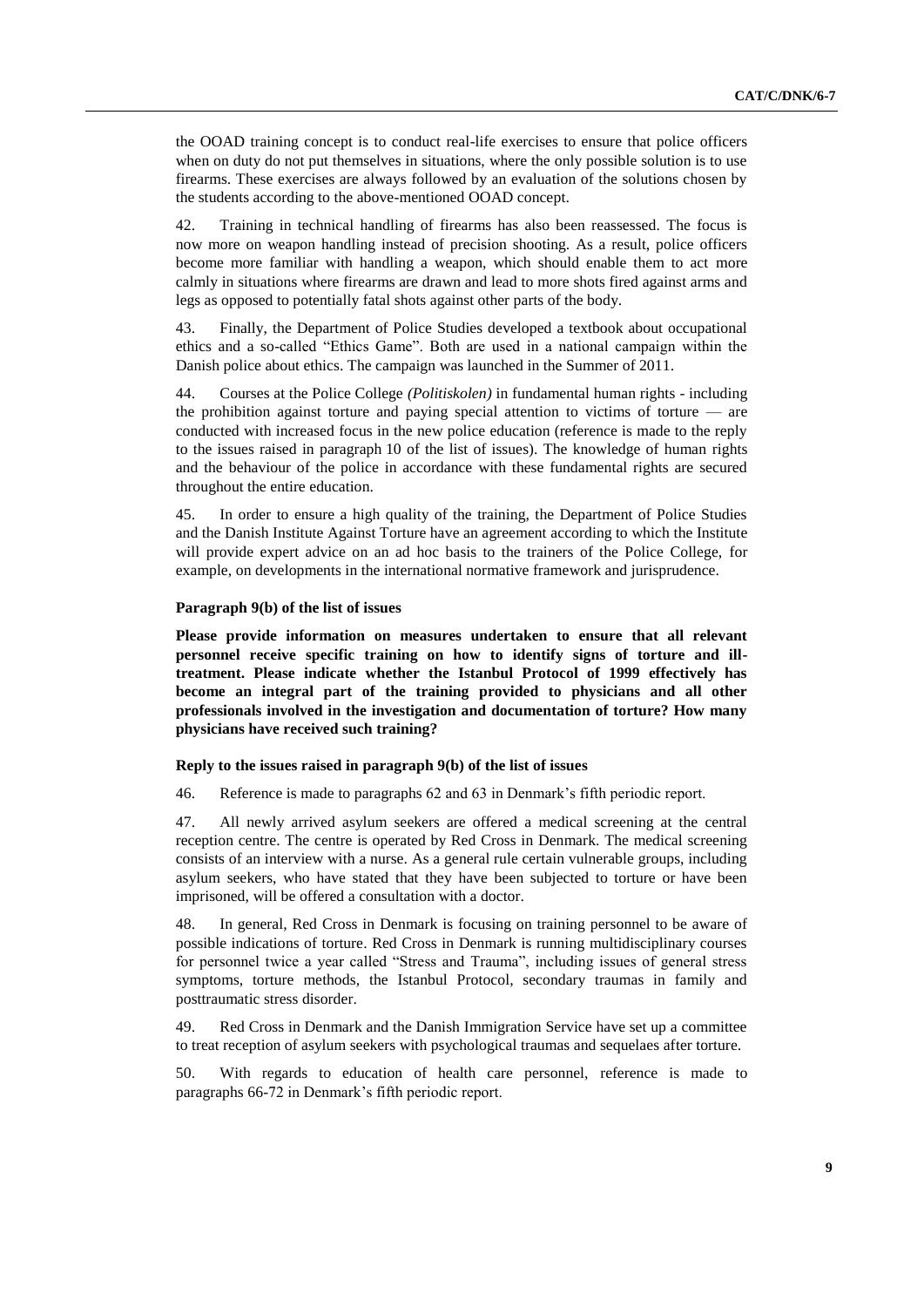51. In addition, the postgraduate medical education curriculum and specialist training program in forensic medicine describes specifically requirements for obtaining skills in examining victims of torture. Competences in identification of torture lesions, examination of victims, and reporting must be achieved during training. The authorized medical specialty *Forensic Medicine* was established in 2008. Since 2008, a total of 19 specialists in forensic medicine have been authorized by the Danish Health and Medicine Authorities (*Sundhedsstyrelsen*).

52. Regarding psychological signs of torture and ill-treatment, nurses are trained to observe and identify phenomena associated with psychological needs and reactions to psychological problems, illness and suffering. Furthermore, nurses have the possibility to have a specialization (a two year education upon the basic education) in the field of psychiatry. A total of 156 nurses are registered as having this specialization.

53. Other health care personnel may participate in therapeutic teams for rehabilitation of torture victims and combined therapy for posttraumatic stress disorder.

54. Police training in Denmark is generally intended, inter alia, to put police officers in a position to know the signs and symptoms that require contact with or treatment by a doctor. There are numerous requirements for policing that ensure attention to this perspective. Several courses at the Danish Police College include awareness of such rules. In relation to the administration of immigration law and the obligation to fulfil the mandate of general policing, the police is — through cooperation with the Danish Institute Against Torture thoroughly instructed on how to identify signs and symptoms that require medical examination, including signs of physical abuse and torture.

#### **Paragraph 9(c) of the list of issues**

**Please provide information on measures taken by the State party to develop and implement a methodology to evaluate the implementation of its training/educational programmes and its effectiveness and impact on the reduction of cases of torture and ill-treatment. Please provide information on the content and implementation of such methodology as well as on the results of the implemented measures.**

## **Reply to the issues raised in paragraph 9(c) of the list of issues**

55. The effect of the above-mentioned initiatives regarding the use of firearms by Danish police officers has not been evaluated.

56. In cooperation with the Danish Refugee Council (*Dansk Flygtningehjælp*), the Danish Institute Against Torture and Metropolitan University College (*Professionshøjskolen Metropol*), Red Cross in Denmark runs an European Unionsupported project on reception of torture survivors. The project includes, inter alia, upgrading of knowledge among health professionals, special organized education and activities for torture survivors with a view to improving their living conditions. The outcome is evaluated through measuring the functional capacity of the asylum seekers.

57. With regard to doctors, the description of the requirements for obtaining skills in examining victims of torture has been strengthened in the latest version of the curriculum in forensic medicine from 2012.

58. The specialization in the field of psychiatry for nurses is being revised and will ensure more knowledge about psychopathology, the diagnostic process and diagnostic instruments.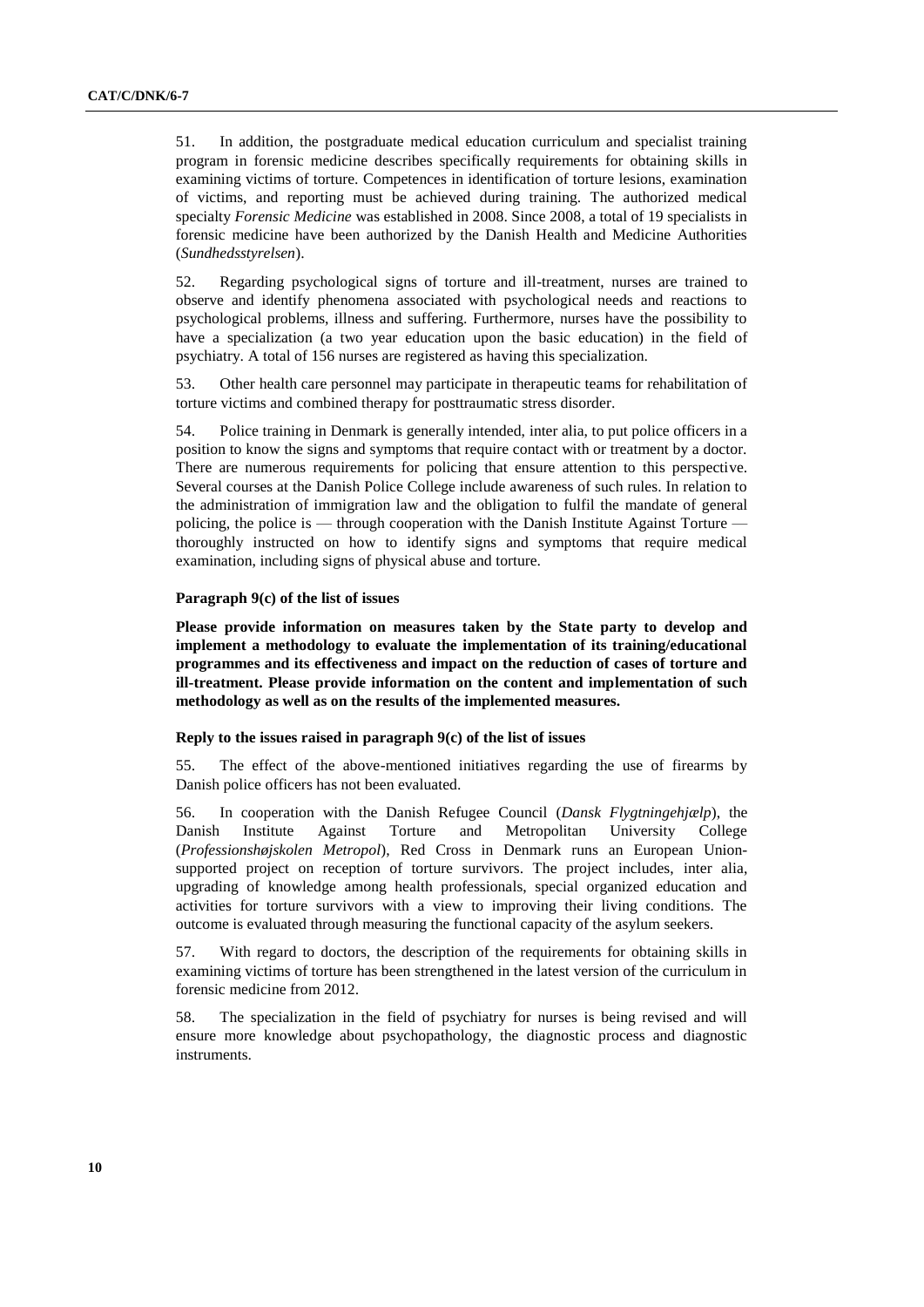# **Article 11 of the Convention**

#### **Paragraph 10 of the list of issues**

**Please provide information on any new interrogation rules, instructions, methods and practices as well as arrangements for custody that may have been introduced since the consideration of the last periodic report. Please also indicate the frequency with which these are reviewed.**

## **Reply to the issues raised in paragraph 10 of the list of issues**

59. Police Basic Training at the Danish Police College has been accredited as qualifying professional education. In doing so, it has been fundamentally modernized and changed, inter alia, to ensure that theoretical and practical instruction in the implementation of interrogations/interviews take place in the context of the thematic teaching in the performance of the police profession. In this regard, for example, the latest research-based knowledge, including for example the cognitive interview, will be applied.

## **Paragraph 11(a) of the list of issues**

**Following the Committee's previous concluding observations regarding the use of solitary confinement (para. 14), please provide information on: The continued efforts made by the State party to limit the use of solitary confinement, particularly during pretrial detention, as a measure of last resort, for as short a time as possible under strict supervision and with a possibility of judicial review.**

### **Reply to the issues raised in paragraph 11(a) of the list of issues**

60. In order to limit the use of solitary confinement, particularly during pretrial detention, new rules concerning solitary confinement entered into force on 1 January 2007 (act No. 1561 of 20 December 2006 changing provisions in the Danish Administration of Justice Act).

61. The Director of Public Prosecutions has subsequently sent out information and issued guidelines regarding the use of solitary confinement.

62. The new rules address in outline the following: time limits for use of solitary confinement; a new requirement that a request for extension of solitary confinement must be submitted to the court in writing and must entail the grounds for the request; a requirement that the Director of Public Prosecutions must approve a request for extension of solitary confinement beyond eight weeks (four weeks if the person is under the age of 18) before it is submitted to the court, and, the enhanced possibility to secure evidence before the main proceedings. The Director of Public Prosecutions has closely monitored the development of the use of solitary confinement.

63. On a quarterly basis, the Director of Public Prosecutions collects information from the Police Commissioners (*Politidirektørerne*) on all completed solitary confinements. On the basis hereof, an annual report to the Ministry of Justice on the use of solitary confinement is prepared.

64. As part of the general improvement of the quality and legality supervision of the prosecution service, the Director of Public Prosecutions in February 2012 adjusted the reporting system of the use of solitary confinement. The Police Commissioners now forward the quarterly statistical information on completed solitary confinement to the Regional State Prosecutors (*Statsadvokaterne*), so that the Regional State Prosecutors can use the information in the general supervision of the police and prosecution districts. In an annual report to the Director of Public Prosecutions on quality and legality assurance of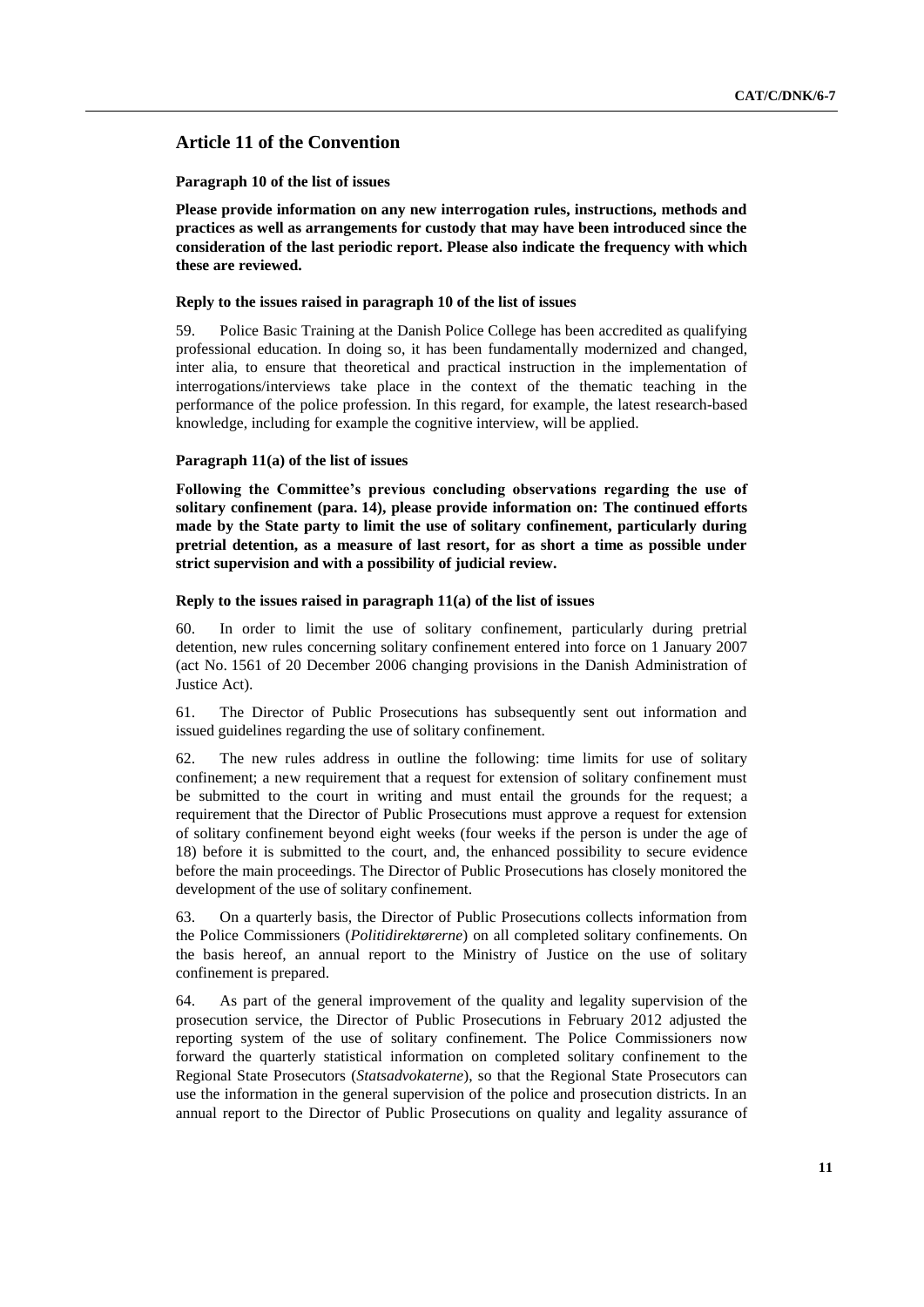criminal cases in the police and prosecution districts, the Regional Public Prosecutors account for changes in the number and duration of solitary confinement, the reasons for the development, and actions initiated in order to limit the number of solitary confinements.

65. The Director of Public Prosecutions has developed a new electronic application in the existing management information tool enabling the calculation of the use of pretrial detention to be based on data extracted directly from a central electronic database in the Police Assessment System. Work is ongoing to develop this application, to also include information on solitary confinement. It is expected that the application will strengthen the ability to monitor the duration and number of pretrial detentions and solitary confinements as well as efforts to limit the duration of detention, including solitary confinement.

66. It is expected that the annual report from the Director of Public Prosecutions on the use of solitary confinement in the future will rely on central electronic data extraction in the same manner as it is now the case with the report on the use of pretrial detention.

67. Based on the new management information, the annual reports from the Regional Public Prosecutors as well as the specific cases submitted to the Director of Public Prosecutions concerning the use of solitary confinement beyond eight weeks, the Director of Public Prosecutions will continue to closely monitor developments in the use of solitary confinement.

## **Paragraph 11(b) of the list of issues**

**Following the Committee's previous concluding observations regarding the use of solitary confinement (para. 14), please provide information on: The steps taken by the State party to address the concern expressed by the Committee over the use of prolonged solitary confinement in pretrial detention, as a form of punishment for disciplinary infractions or in order to manage certain categories of convicted prisoners, which had also been voiced by the Human Rights Committee (CCPR/C/DNK/CO/5, para. 11), CPT (CPT/inf (2008) 26, paras. 41-42) and the Special Rapporteur (A/HRC/10/44/Add.2, paras. 44-45, 74 and 78(b)).**

#### **Reply to the issues raised in paragraph 11(b) of the list of issues**

68. Reference is made to the reply to the issues raised in paragraph 11(a) of the list of issues.

69. Furthermore, in 2010 a working group was set up by the Danish Prison and Probation Service (*Kriminalforsorgen*) with a view to considering new approaches to reduce the number of inmates excluded from association under sections 63 and 64 of the Sentence Enforcement Act (*straffuldbyrdelsesloven*)*.*

70. The working group found that there should be an upper limit of three months, for an inmate to be excluded from association. If, under special circumstances, it is necessary to keep an inmate excluded from association for more than three months, this decision must be made by the Danish Prisons and Probation Service. The working group also suggested approaches, inter alia, to ensuring that exclusion from association is not used as a disciplinary punishment and that an inmate excluded from association regains access to association with other inmates as quickly as possible.

71. Some of the suggested approaches of the working group required an amendment of the Sentence Enforcement Act. The amendment was subsequently adopted and entered into force on 1 April 2012.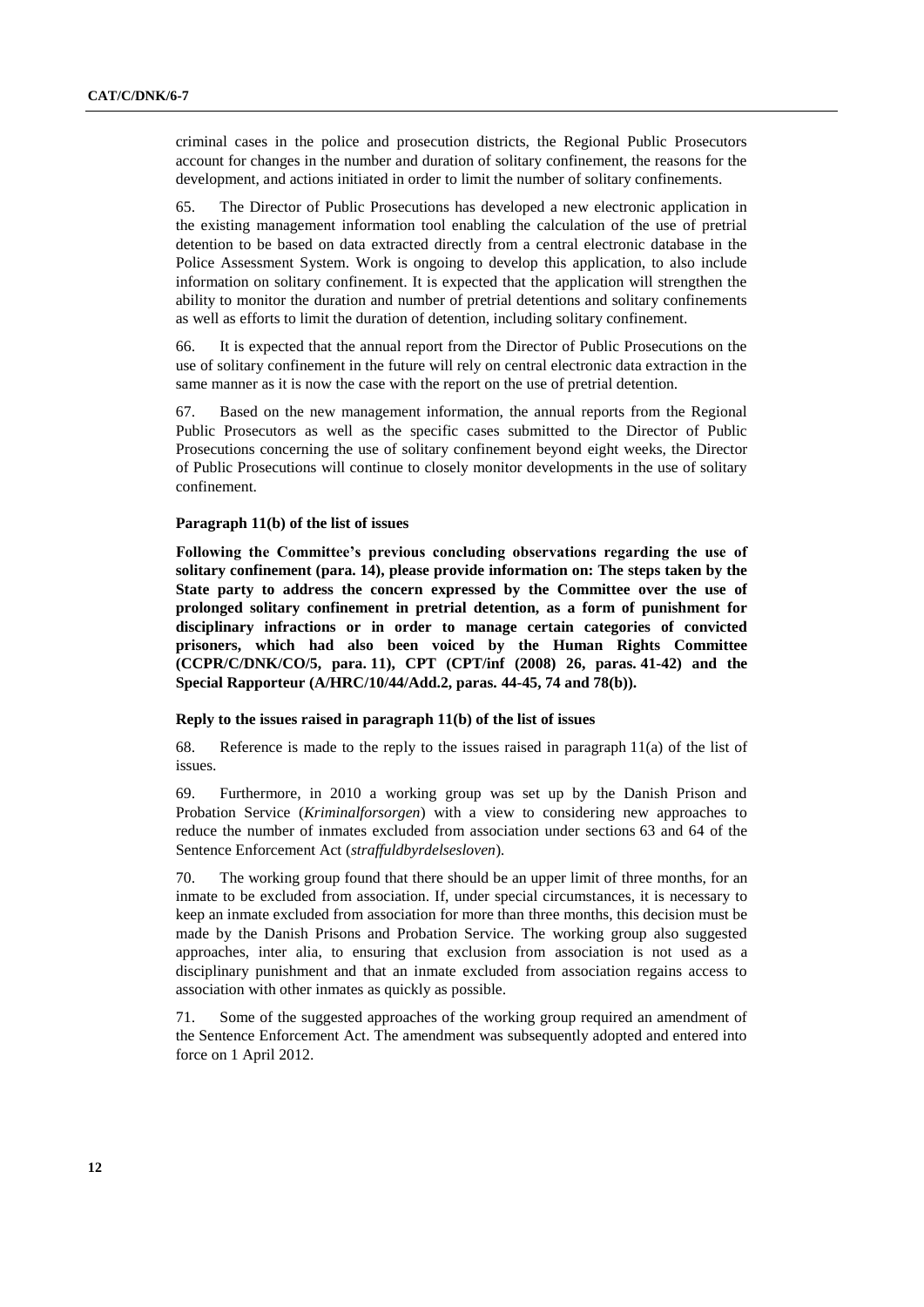## **Paragraph 11(c) of the list of issues**

**Following the Committee's previous concluding observations regarding the use of solitary confinement (para. 14), please provide information on: The steps taken to ensure that solitary confinement of persons under the age of 18 is limited to only very exceptional cases.**

## **Reply to the issues raised in paragraph 11(c) of the list of issues**

72. Act No. 1561 of 20 December 2006 changing provisions in the Danish Administration of Justice Act concerning solitary confinement, which entered into force on 1 January 2007, established new requirements for the use of solitary confinement of persons under the age of 18. According to the act, solitary confinement of persons under the age of 18 requires, in addition to the ordinary conditions for solitary confinement, that exceptional circumstances warrant the solitary confinement. Furthermore, persons under the age of 18 may not be held in solitary confinement for continued periods longer than eight weeks, unless the person is suspected of an offence against the independence and security of the State or against the Constitution and the supreme authorities of the State.

73. As shown in the enclosed report (in Danish) from the Director of Public Prosecutions of 22 January 2014 concerning the use of solitary confinement during pretrial detention in 2012 (annex A), in the period between 2001 and 2012, each year the number of persons under the age of 18 held in solitary confinement during pretrial detention was between zero and six. According to the report, only one person under the age of 18 was held in solitary confinement during pretrial detention in the period from 2009 until 2012.

74. Furthermore, reference is made to the reply to the issues raised in paragraph 11(a) of the list of issues.

#### **Paragraph 12 of the list of issues**

**With regard to persons suspected of offences against the independence and security of the State (chapter 12 of the Criminal Code) or against the Constitution and the supreme authorities of the State (chapter 13 of the Criminal Code) who may be held indefinitely in solitary confinement during their pretrial detention, the Committee recommended that the State party should ensure respect for the principle of proportionality and establish strict limits in its use (para. 14). Please indicate the steps taken by the State party in response to the Committee's recommendation.**

#### **Reply to the issues raised in paragraph 12 of the list of issues**

75. As a main rule, no one can be held in solitary confinement during pretrial detention for more than six months. However, persons suspected of offences against the independence and security of the State or against the Constitution and the supreme authorities of the State or suspected of violations of sections 191 (serious drugs offence) or 237 (manslaughter) of the Criminal Code, may be held in solitary confinement for longer during their pretrial detention, cf. section 770c (4) of the Danish Administration of Justice Act. The possibility to extend solitary confinement beyond six months is only to be used in cases involving the most serious forms of crime. This refers in particular to cases of a professional, highly organized character, with internationals relations. In 2012, no one was held in solitary confinement for more than six months under section 770c (4) of the Danish Administration of Justice Act.

76. The Danish Administration of Justice Act in general sets out strict limits for the use of solitary confinement. Furthermore, section 770b (1) (1-3) of the Danish Administration of Justice Act, contains a special principle of proportionality that must be fulfilled when using solitary confinement. Solitary confinement on this basis can only be applied if the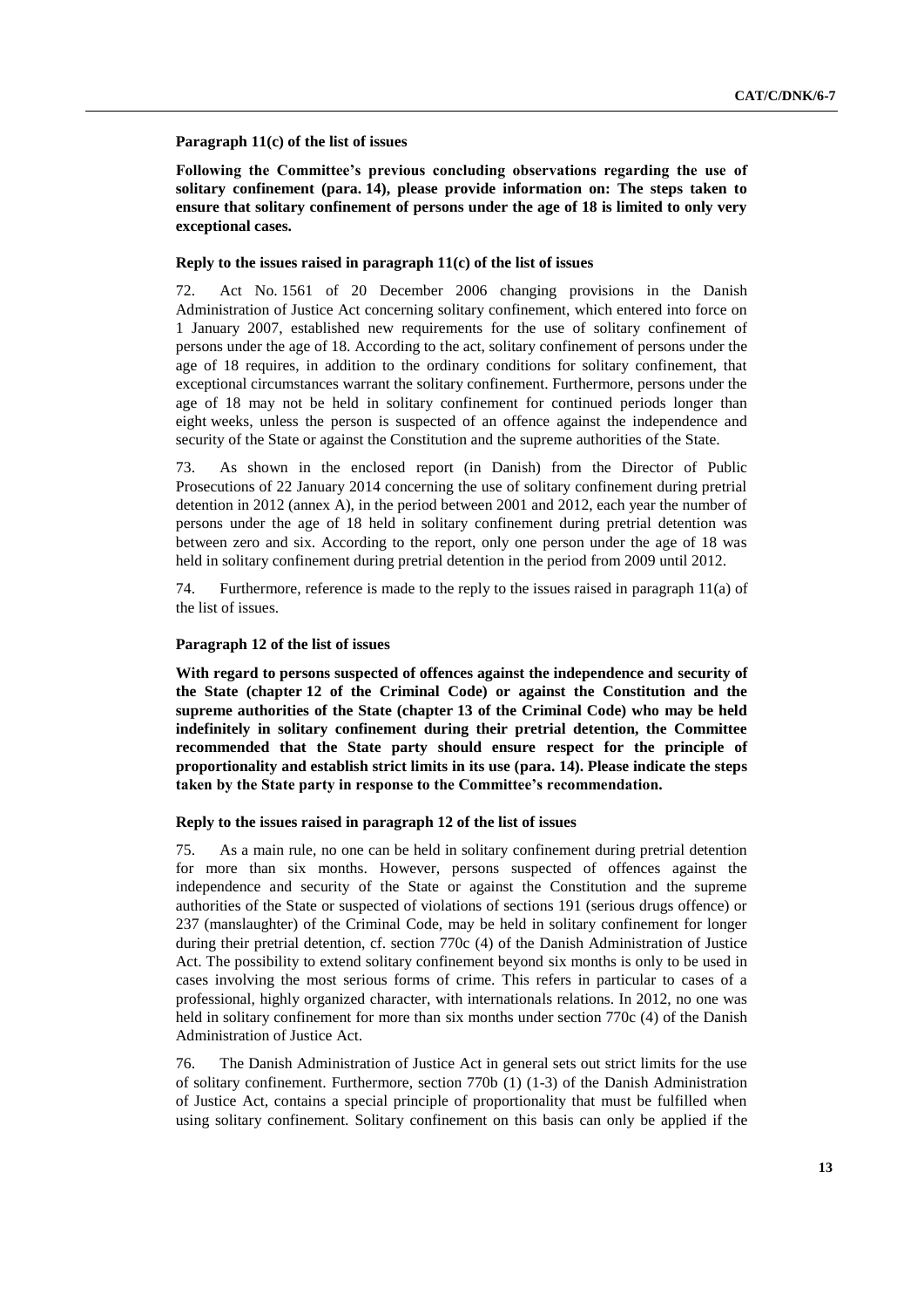purpose cannot be achieved by applying less intensive measures, if the application is proportional to the specific circumstances of the case and if the case is being processed without undue delay. This special principle supplements the normal principle of proportionality applying to pretrial detention in section 762(3) of the Danish Administrative of Justice Act.

77. Furthermore, reference is made to the reply to the issues raised in paragraph 11(a) of the list of issues.

#### **Paragraph 13 of the list of issues**

**Please provide updated information on any steps taken by the State to monitor the use and effects of solitary confinement and the effects of the amendments of the Administration of Justice Act. Please provide the annual reports submitted by the Director of Public Prosecutions to the Minister of Justice on the use of solitary confinement. Furthermore, data should be provided on the number and length of the solitary confinements since the last review.**

#### **Reply to the issues raised in paragraph 13 of the list of issues**

78. Reference is made to the reply to the issues raised in paragraph 11(a) of the list of issues.

79. Reference is also made to the enclosed report (in Danish) from the Director of Public Prosecutions of 22 January 2014 concerning the use of solitary confinement during pretrial detention in 2012 (annex A).

80. It appears from the report that the use of solitary confinement in general has decreased extensively in the period from 2001 until 2011. Though a noticeable increase, compared to the number of solitary confinements in 2010, appeared in 2011, the number of solitary confinements in 2011 was the second lowest since 2001. The increase from 2010 to 2011 may be explained by an increase in certain types of serious crimes and a strengthening of law enforcement actions directed against such types of crime, for example, serious crimes committed by organized gangs. Furthermore, it should be noted that in light of the current use of solitary confinement even a few larger criminal investigations concerning a number of persons held in pretrial detention may affect the total number of solitary confinements significantly. From 2011 to 2012, the number of solitary confinements decreased once again and is very close to the number of solitary confinements in 2010.

81. According to the report, the average duration of solitary confinements has been decreasing since 2003.

#### **Paragraph 14 of the list of issues**

**With reference to the previous concluding observations of the Committee, please provide information on the measures taken by the State party to raise the level of psychological meaningful social contact for pretrial detainees and remand prisoners in solitary confinement (para. 14). Do the measures include, inter alia, more staff contact, access to tuition, work and other activities, allowing more visits and providing access to mental health services?**

## **Reply to the issues raised in paragraph 14 of the list of issues**

82. The Ministry of Justice has laid down detailed rules on the treatment of inmates, including remanded prisoners, who are excluded from association with other inmates. Details of the rules are provided below.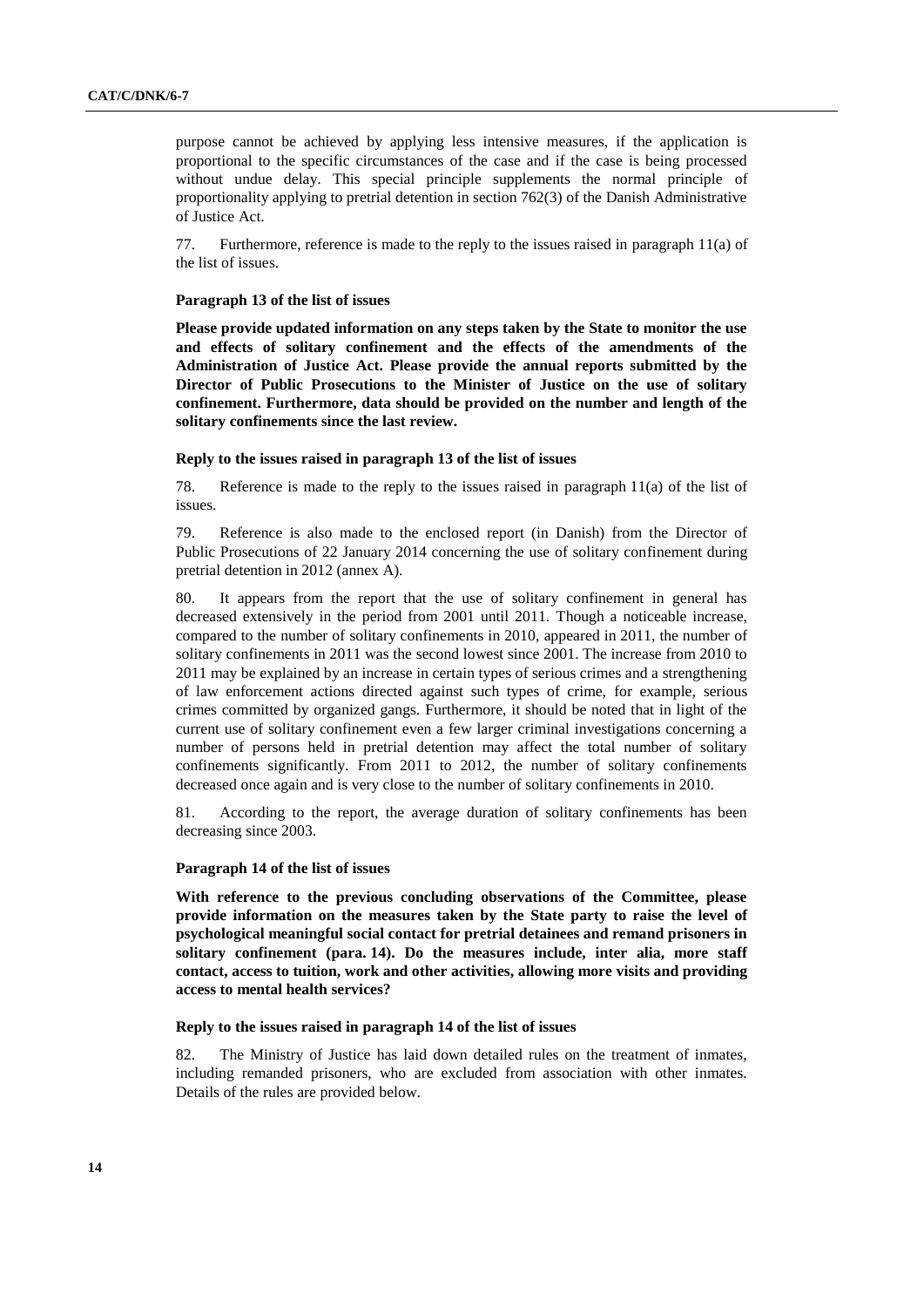83. To reduce the particular stress and risk of disturbance of the mental health connected with exclusion from association with other inmates, staff must at all times be particularly aware of whether prisoners excluded from association for more than two weeks need more staff contact or medical or psychiatric attendance. Staff should be aware that this need increases with the duration of the exclusion period.

84. Furthermore, inmates who have been excluded from association for more than two weeks must be offered:

- Regular and long conversations with, for example, a chaplain, doctor or psychologist
- Television free of charge
- Special access to individual tuition and work, including other approved activities, which may contribute to reducing the particular stress and risk of disturbance of the mental health connected with exclusion from association with other inmates

85. The above-mentioned precautions and offers also apply to remand prisoners held in solitary confinement by court order.

86. In relation to inmates who have been excluded from association for more than two weeks, staff must be particularly aware of whether, with reference to the inmate's situation as related to order and security considerations, more lenient measures can be applied, for example in the form of:

(a) Association with one or more other inmates in the cell or during outdoor exercise;

- (b) Possibility of working together with other inmates;
- (c) Leisure-time activities with one or more other inmates or with staff.

87. In April 2012, the Ministry of Justice laid down further rules on exclusion from association (hereinafter "the 2012 Order").

88. The 2012 Order provides that the above-mentioned offers to prisoners enduring lengthy exclusions from association with other prisoners must also be made to prisoners who are accommodated in special security quarters to serve their sentences under conditions similar to the conditions of prisoners excluded from association.

89. Furthermore, exclusion from association may be imposed for a maximum of three months only. If, in special circumstances, it is necessary to extend the period of exclusion to more than three months, decisions to do so must be made by the Danish Prison and Probation Service.

90. According to the 2012 Order, prisons must report to the Danish Prison and Probation Service when a prisoner has been excluded from association with other prisoners for two weeks.

91. After this point, prisons must report to the Danish Prison and Probation Service about continued exclusion from association every week.

92. Decisions to exclude a prisoner from association must be reconsidered at least once a week. Prisons must prepare and regularly update plans on how to re-integrate prisoners back into the prison community.

93. The rules include further requirements for treatment of inmates who exceptionally have been excluded from association for more than three months. These inmates must be offered particularly well equipped cells and an extended right to visits and it must be considered to allow such prisoners use of computers free of charge in their cells if compatible with the regard for order and security in the prisons.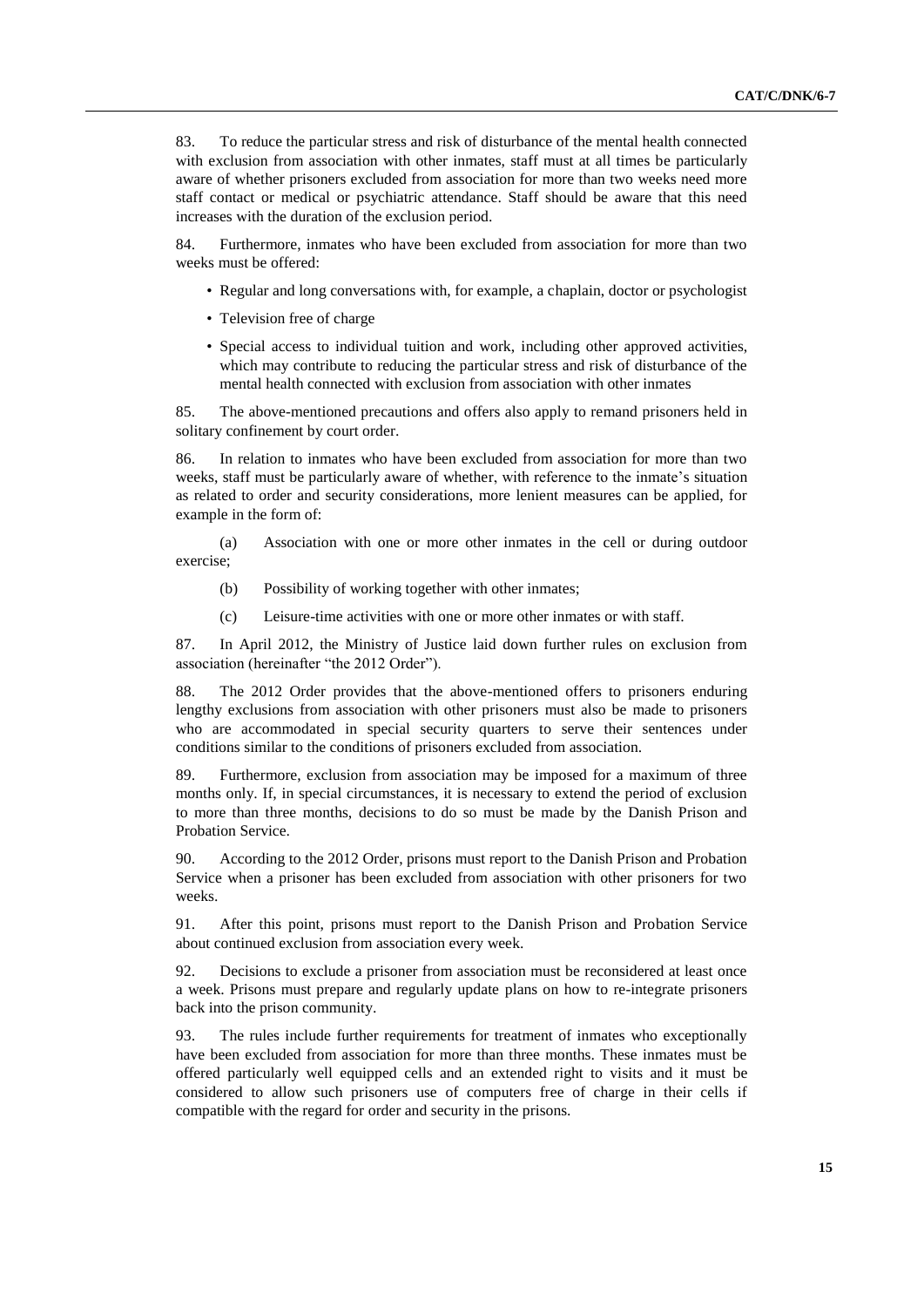94. Inmates over the age of 18, who exceptionally have been excluded from association for more than six months, must in addition to this be offered at least three hours of daily activities in contact with, for example, other inmates or members of staff. For inmates under the age of 18, this must be offered after a period of four weeks.

## **Paragraph 15 of the list of issues**

**The Special Rapporteur remained concerned about the practice of non-separation of men and women in prisons and in this respect urged the State party to ensure that communal living arrangements are always voluntary and that appropriate safeguards protecting women are put in place and continuously monitored (A/HRC/10/44/Add.2, paras. 58-63, 73 and 78(e)). Please provide information on the measures taken in response to these recommendations.**

## **Reply to the issues raised in paragraph 15 of the list of issues**

95. In Denmark, there is no prison solely for women. There are four correctional institutions where female inmates are typically placed; two high security institutions (the Herstedvester Institution and the State Prison of Ringe) and two low security institutions (the State Prison of Horserød and the State Prison of Møgelkær). Some female inmates may also serve their sentence in Copenhagen Prisons and other remand prisons. Women can be in custody awaiting trial in all remand prisons.

96. Pursuant to section 33(4) of the Sentence Enforcement Act, the prison sentence is enforced without association with inmates of the opposite sex apart from association during work hours, if the inmate so desires and circumstances allow. In practice, when placing inmates the decisive factor becomes whether inmates wish to serve the sentence together with inmates of the same sex or in a mixed unit. All the above-mentioned four prisons have either a unit or wing for women. In certain cases and after careful consideration, a male inmate may be placed in the women's unit at the State Prison of Ringe. The State Prison of Ringe and the two low security prisons have units with mixed gender population.

97. As a rule female inmates have the same opportunities for employment as male inmates and most female offenders work and study together with male inmates. However, the two high security prisons and one low security institution (the State Prison of Møgelkær) offer some work opportunities for women only. In all prisons, to various degrees, leisure activities are also offered specifically for women.

98. In 2011, a research report by associate professor Charlotte Mathiassen on the conditions for female prisoners indicated various challenges related to the practice of mixed gender prisons. The Danish Prison and Probation Service alerted all prisons with mixed gender inmate populations to the findings of the report and asked them to look at potential improvements in light thereof.

99. A treatment programme specifically developed for women was also introduced in 2011 and 2012. Finally, the Danish Prison and Probation Service set up a committee to further examine the matter and provide future recommendations regarding the conditions for female prisoners in Denmark.

100. In September 2011, the committee recommended that Denmark abandon the current practice of mixed gender populations in favour of establishing one prison exclusively for women. While this has not been implemented, the Danish Prison and Probation Service has recently established new and improved facilities for working, educational and recreational purposes in the State Prison of Møgelkær for women, who do not wish to be serving time with male inmates.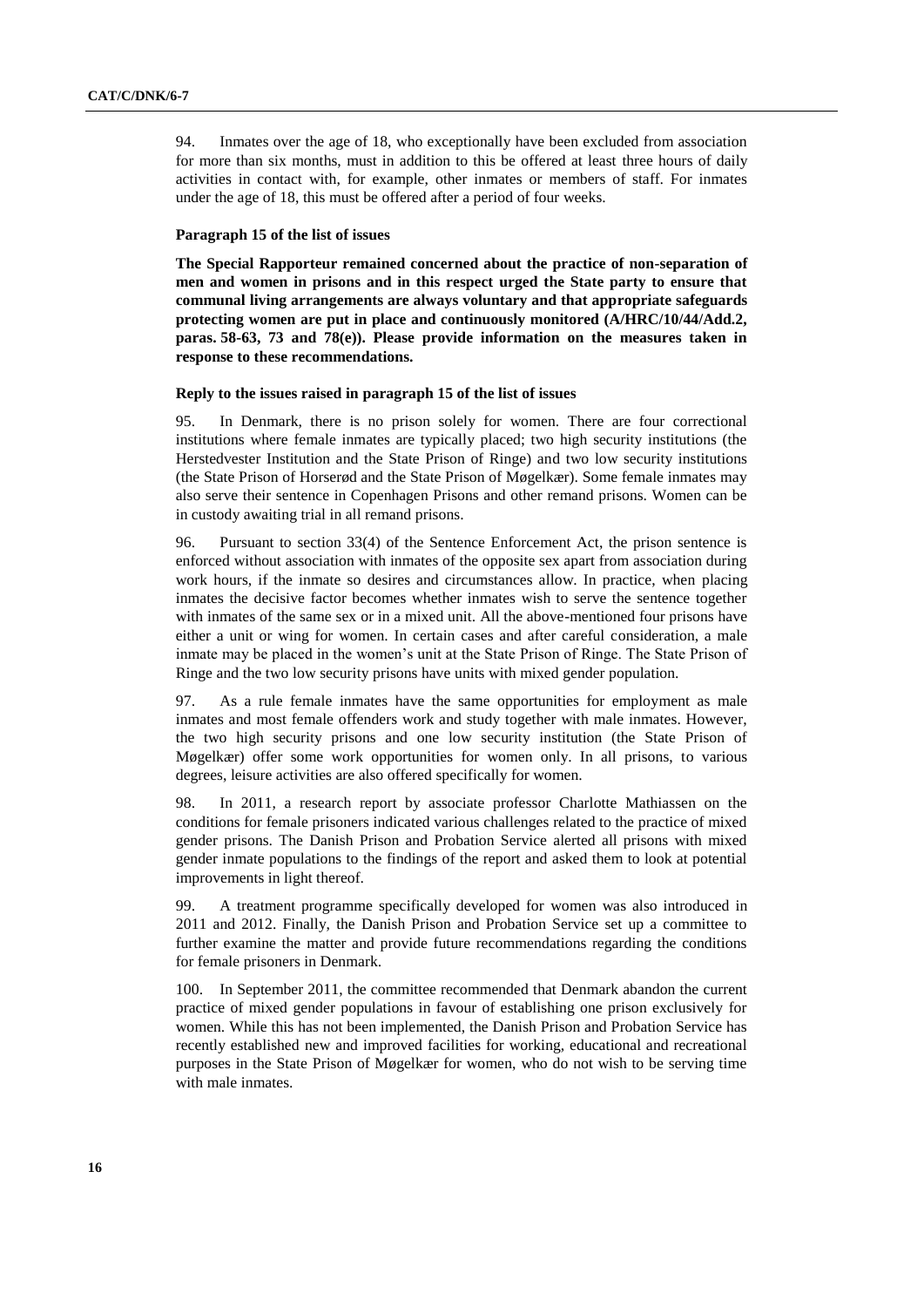101. Regarding Greenland and the problems previously experienced to ensure that communal living arrangements are always voluntary, it should be mentioned that in 2012 it was decided to separate female inmates from male inmates, and a separate unit for women was established.

102. Also, a new staff member was employed to organize and facilitate occupational and recreational activities for female inmates separately from male inmates. In special circumstances where the separation policy is clearly not in compliance with a female inmate's own interests, it will be possible for her to work alongside male inmates.

103. Pertaining to Copenhagen prisons, male inmates are still placed in the women's unit when circumstances so demand, but as a rule male inmates are screened before being placed there.

## **Paragraph 16 of the list of issues**

**With reference to the Committee's previous concluding observations, please indicate steps taken to address the concern of unduly long waiting periods in the asylum centres (para. 17). Please inform the Committee if there are, inter alia, educational and recreational activities as well as adequate social and health services provided for both children and adults living in asylum centres?**

### **Reply to the issues raised in paragraph 16 of the list of issues**

104. In recent years, additional resources have been allocated to reducing the processing time for examination of asylum applications. Thus, asylum applications are in most cases finalized in less than one year in both the Immigration Service and the Refugee Appeals Board.

105. In 2012, a political agreement was made between the Government and the political parties Enhedslisten (Red-Green Alliance) and Liberal Alliance. One of the main objectives of this agreement is to ensure a more humane asylum system, inter alia, by reducing by 50 per cent the processing time of asylum cases. As a result, legislation containing amendments to the Aliens Act introducing a number of improvements for asylum seekers entered into force on 2 May 2013 (Act No. 430 of 1 May 2013).

106. As a result of the political agreement, the option of accommodation outside the asylum centres is made available on certain conditions to asylum seekers who have stayed in Denmark for six months starting from the date, where the asylum application was handed in to the Danish Immigration Authorities (cf. section 42k (1) and 42l (1) of the Aliens Act).

107. Also, asylum seekers are now provided the possibility of seeking ordinary employment and work outside of the asylum centres (cf. section 14a (1) of the Aliens Act).

108. In order to qualify for accommodation and employment outside the asylum centre, asylum seekers must meet certain criteria.

109. For families with children who have had their application for asylum refused, private housing can now be offered 12 months after the refusal (cf. section 42a (8) in the Aliens Act) as opposed to 18 months according to previous requirements. While living in the asylum centres, families with children are offered two rooms in order to provide more space and privacy for the family.

110. In general, asylum seekers are offered various kinds of education, they are obliged to assist with daily tasks at their centre, and they may participate in internal or external (outside the centres) activities or in any form of volunteer work.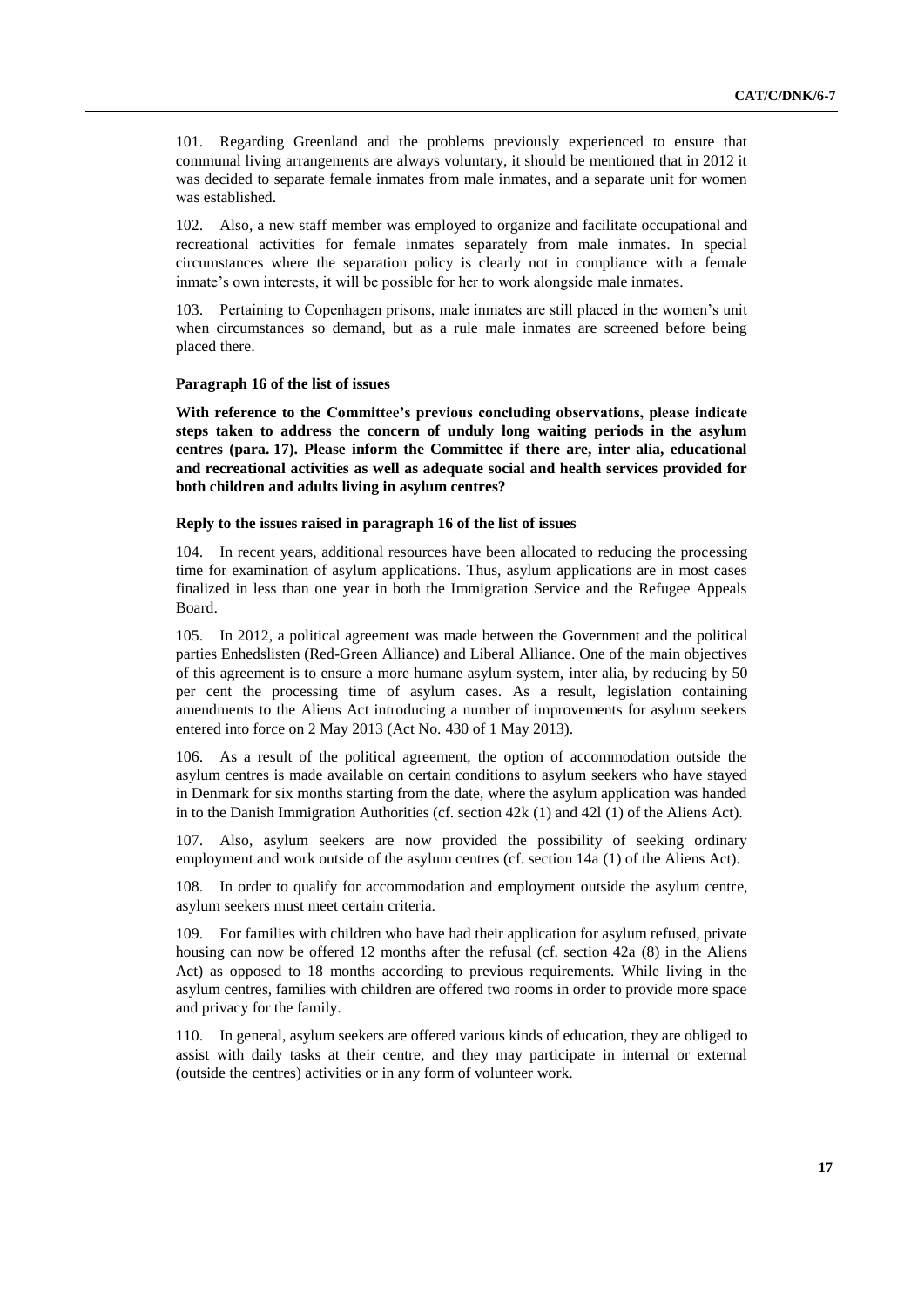111. Asylum seeking children, including children who have had their asylum application rejected, receive education based on their individual situation (cf. section 42g (1) in the Aliens Act).

112. Offers regarding education have been strengthened with the 2013 amendments. Consequently, Danish language lessons are now a supplement to the English language lessons (cf. section 42f (2) in the Aliens Act) and orientation regarding issues concerning the Danish labour market, education system and housing possibilities is now part of a mandatory course (cf. section 42f(1) in the Aliens Act). For asylum seekers participating in a youth education programme, access to paid internships has been provided (cf. section 42g (2) in the Aliens Act).

113. A programme has been established in 2013 under which stakeholders external to the accommodation system may apply for funding for projects with focus on strengthening educational and training activities for asylum seekers in the Danish accommodation system.

114. The Government has allocated 10.2 million DKK (approximately 1.4 million EUR) for a two-year trial period of the programme.

115. No distinction is made between children of asylum seekers and other children residing in Denmark with regard to the right to health care treatment. Adult asylum seekers are entitled to free health care, if the treatment is necessary, urgent or alleviating/soothing. Furthermore, health care personnel at the accommodation centres can arrange a variety of treatments.

# **Articles 12, 13 and 14 of the Convention**

**Paragraph 17 of the list of issues**

**Please provide information, including statistics, on the number of complaints of torture and ill-treatment filed since the previous report, their investigation and prosecution and results of the proceedings, both at the penal and disciplinary levels. This information should be disaggregated by sex, age and ethnicity of the victim.**

## **Reply to the issues raised in paragraph 17 of the list of issues**

116. Until 1 January 2012, complaints regarding the police were handled by the Director of Public Prosecutions. Since 1 January 2012, these complaints have been handled by the Independent Police Complaint Authority (IPCA) (*Den Uafhængige Politiklagemyndighed*). Reference is also made to the reply to the issues raised in paragraph 18 of the list of issues.

117. According to the Director of Public Prosecutions and the IPCA, it is not possible to provide the exact number of complaints specifically regarding the use of torture or illtreatment by police officers. It would require going through all the police complaints cases manually to provide the exact number of cases dealing with torture or ill-treatment as there are no specific provisions in national criminal legislation concerning these concepts as explained in the reply to the issues raised in paragraph 2 of the list of issues. Neither is it therefore possible to provide the number of the cases disaggregated by sex, age and ethnicity of the victim.

118. However, reference is made to the enclosed table of cases regarding complaints of police conduct and criminal cases against police officers (annex B).

119. It should be noted that the Government is not aware of any cases in which police officers have been charged with torture or ill-treatment as an aggravating circumstance according to the Danish Criminal Code Section 157a.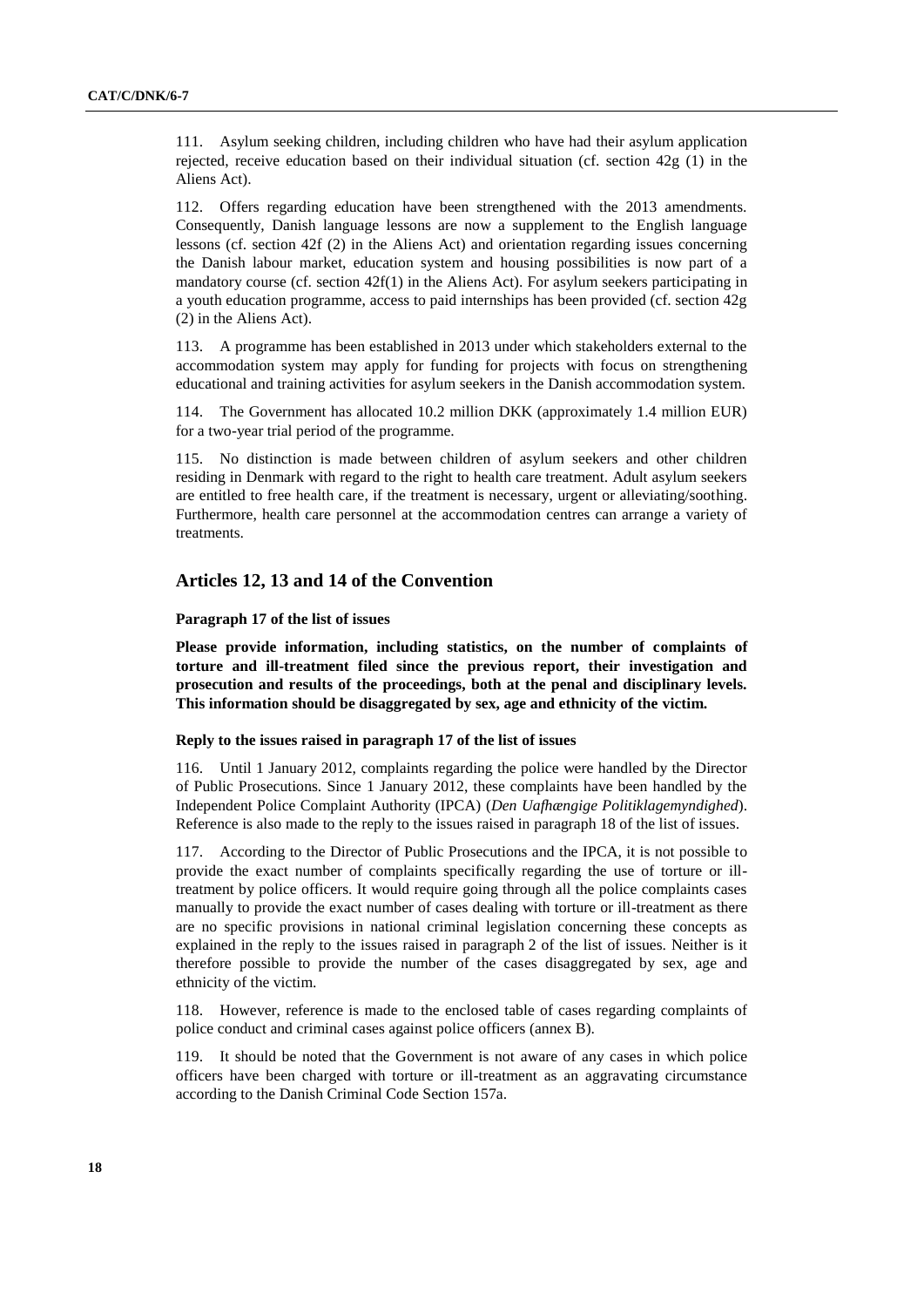120. As to complaints regarding the use of torture or ill-treatment by prison staff, reference is made to the enclosed table of cases regarding complaints of torture and/or illtreatment filed since the previous report, which is based on cases of the same type as those mentioned in connection with the fifth periodic report concerning Denmark (annex C). In this connection, it should be noted that due to time and resource constraints, it has not been possible to manually review all inmate complaints back to 2005. The cases mentioned have therefore been retrieved partly on the basis of memory and partly by electronic searches in Word files prepared by relevant employees during the period and containing certain words indicative of potential relevance. The cases retrieved in this way have then been reviewed in more detail. The reply to this question also takes into consideration that the cases particularly inquired about are those in which the complainant has claimed with some force or with certain arguments that torture or ill-treatment has been committed. Other cases included are of such nature that the Danish Prison and Probation Service have assessed that they are relevant to the reply, even though the complainant has not himself or herself claimed that torture or ill-treatment has been committed. Finally, it should be noted that it has not been possible to find information about the inmates' ethnicity as such information is not recorded. Instead, the inmates' citizenship has been stated.

#### **Paragraph 18 of the list of issues**

**In light of the previous concluding observations of the Committee, please provide detailed information on any measures taken to ensure a prompt, impartial and effective complaint system to undertake investigations into all allegations of violations committed by law enforcement officials, in particular when a person dies or is seriously injured following contact with law enforcement officials, including in detention (paras. 15 and 16). In this respect, please provide information on the status and outcome of the review and evaluation of the current system for handling complaints against the police and processing criminal cases against police officers. Are all suspects in prima facie cases of torture and ill-treatment as a rule suspended or reassigned during the process of investigation?**

## **Reply to the issues raised in paragraph 18 of the list of issues**

121. On 11 October 2006, the Ministry of Justice set up a broad-based committee tasked with reviewing and evaluating the current system for dealing with complaints against the police and processing criminal cases against police officers. The committee submitted its report in April 2009.

122. The committee found that the current system for dealing with complaints against the police functioned well, but that it was important, in the light of the critique of the current system, to ensure confidence in the police complaints system, both within the public and within the police force.

123. Based on findings of the committee, an amendment to the Administration of Justice Act was passed on 21 April 2010 introducing as of 1 January 2012 a new independent body named the Independent Police Complaints Authority (IPCA)*.* The authority has the task of handling complaints concerning the conduct of police personnel and investigating criminal offences committed by police personnel while on duty as well as cases concerning the death or injury of persons in police custody.

124. The IPCA is headed by a Police Complaints Council (*Politiklageråd*) which is comprised of a high court judge as the head of the council, one private practicing attorney, one law professor and two representatives of the general public.

125. The new independent body has taken over the role in the above-mentioned types of cases from the Regional Public Prosecutors. Consequently, since 1 January 2012 one single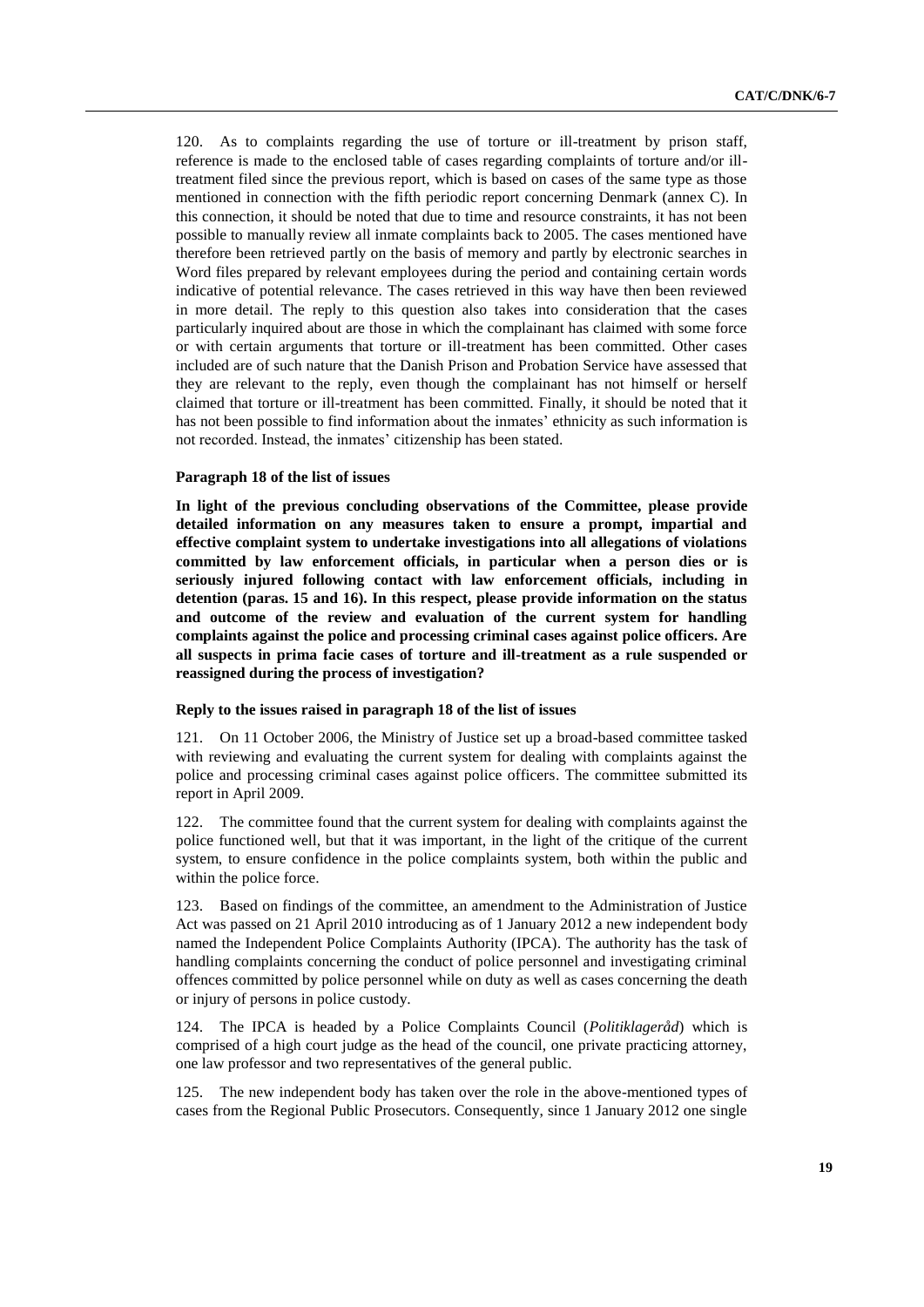body has been handling complaints against the police and processing criminal cases against police officers ensuring that all cases are handled in the same manner, regardless of which police district the officers in question belong to.

126. Generally, the IPCA handles all aspects of inquiries and investigations, and consequently the police will be involved in the processing of these cases to a very limited extent only. However, the police themselves may deal with urgent matters concerning inquiries and investigations. In addition, the IPCA may request the National Police to assist the authority in its investigations.

127. It is still the Regional Public Prosecutors or the Director of Public Prosecutions, who decide whether charges shall be raised against police personnel. The reason for this is that criminal charges against police officers should be handled according to the same guidelines as charges against others. The question of whether to charge a police officer is therefore handled by authorities that have broad-based expertise and experience in handling a variety of different criminal cases.

128. The amendment to the Administration of Justice Act regarding the new system for handling complaints concerning the conduct of police personnel also introduced a number of provisions regarding the practical handling of the cases. According to these rules, the IPCA has to decide cases regarding the conduct of the police within a reasonable time. If a decision has not been made within six months after a complaint is received, the IPCA must inform the complainant in writing of the reason for this together with an indication of when a decision can be expected.

129. In cases regarding criminal charges against police officers, the Police Complaints Authority must inform the victim, the police officer in question and other relevant persons, if a decision has not been reached within 12 months.

130. In both types of cases, the IPCA must inform, inter alia, the complainant, victim, police officer in question again within six months, if the case has not yet been decided.

131. As stated in the reply to the issues raised in paragraph 17 of the list of issues, the IPCA is not aware of cases that have given rise to consider whether section 157a of the Danish Criminal Code should be applied. Thus there is no basis for stating whether or not all suspects in prima facie cases of torture and ill-treatment as a rule are suspended or reassigned during the process of investigation.

## **Paragraph 19 of the list of issues**

**Pursuant to the recommendation of the Committee, please provide information on the steps taken to ensure the right of victims of police ill-treatment to obtain redress and fair and adequate compensation, including the means for rehabilitation, as provided for in article 14 of the Convention (para. 15). Please provide data on the number of requests for compensation made, the number granted, and the amounts ordered and those actually provided in each case.**

## **Reply to the issues raised in paragraph 19 of the list of issues**

132. Chapter 93a of the Administration of Justice Act contains a number of provisions regarding compensation in cases where a person has been subject to, for example, criminal prosecution. The procedure laid out in these provisions is simplified to make it easier to obtain compensation for an individual who has been subject to unjust prosecution. According to section 1020(l) of the Danish Administration of Justice Act, this simplified procedure also extends to cases where a person has died or been seriously injured as a result of police action or while a person was in police custody. This means that the plaintiff will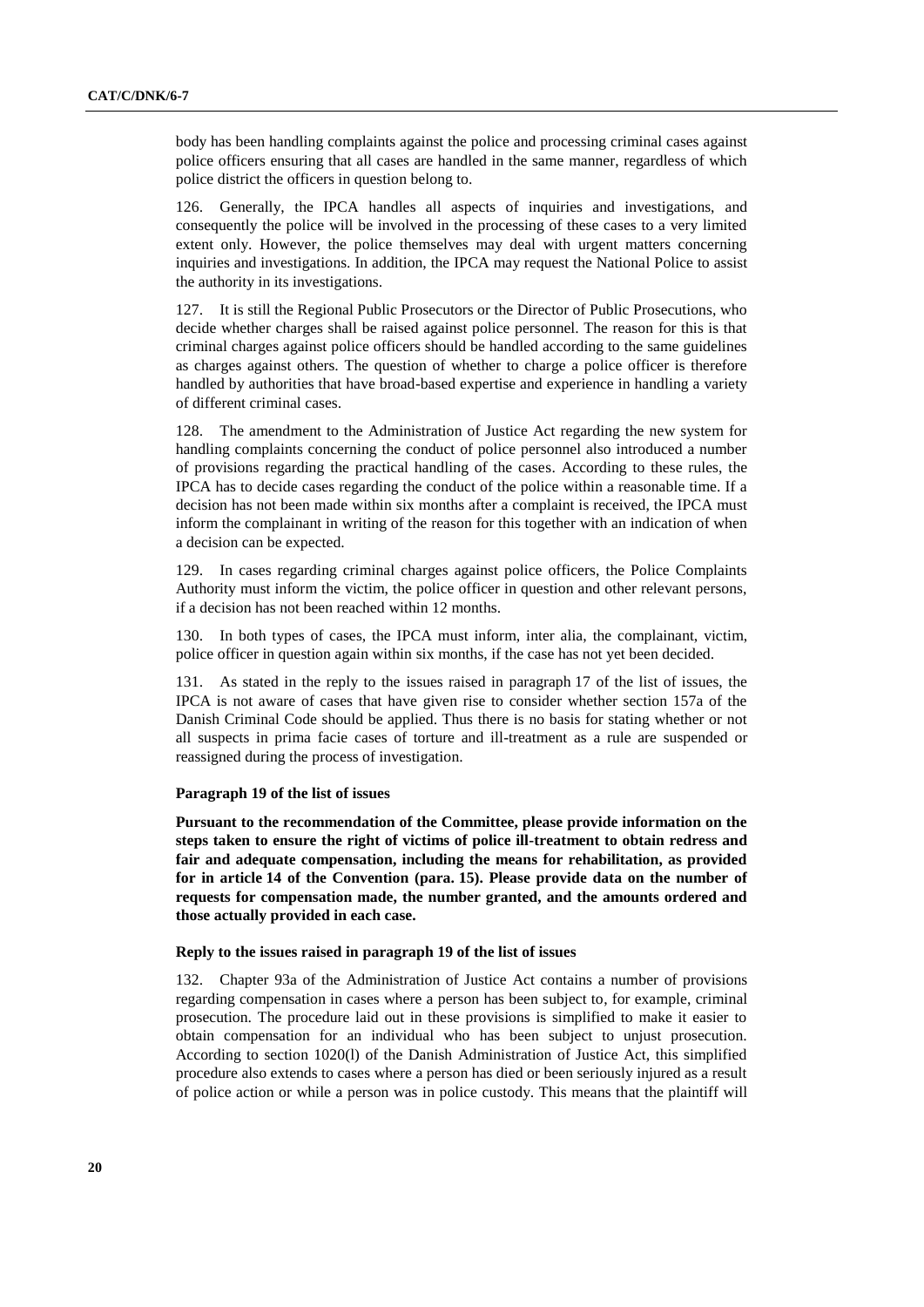have easy access to having a compensation claim tried in court and to get a lawyer appointed to represent the plaintiff in this matter.

133. It is not possible to provide the number of requests for compensation made, the number granted and the amounts ordered and those actually provided in each case since it would require going through all cases regarding compensation claims manually. The number of deaths in detention is shown in the enclosed table mentioned in the reply to the issues raised in paragraph 17 of the list of issues to which reference is made (annex B).

## **Article 16 of the Convention**

## **Paragraph 20(a) of the list of issues**

**Please provide information on efforts undertaken to prevent and combat violence against women. Do these measures include adopting a coordination policy and a specific law on violence against women, including domestic violence, as recommended by the Committee on the Elimination of Discrimination against Women (CEDAW/C/DEN/CO/7, para. 30)?**

## **Reply to the issues raised in paragraph 20(a) of the list of issues**

134. Since 2002, three action plans to prevent and combat violence in intimate relations have been implemented. Female victims were the main focus in all three plans. An interministerial working group consisting of several ministries has implemented all three action plans with the aim of ensuring effective coordination of the action plans' measures in all relevant policy areas. The action plan covering the period 2010-2013 involved the Ministry of Gender Equality and Ecclesiastical Affairs, the Ministry of Health and Prevention, the Ministry of Social Affairs and Integration, the Ministry of Justice and the Ministry of Children and Education. The Ministry of Gender Equality and Ecclesiastical Affairs steered the implementation of the action plan focusing on support for the victims, treatment of perpetrators, training of professionals, and collection and dissemination of knowledge.

135. The inter-ministerial working group has published annual reports on the progress of implementation of the action plans.

136. A total of 36 million DKK on the State Budget has been allocated for a new action plan against violence in the family and intimate relations in the period of 2014-2017 focusing on better prevention of dating violence, support for male victims, forms of violence, that have not been addressed before, and debate/public awareness on violence in intimate relations. The action plan was launched in early July 2014 and will be implemented by the Ministry of Children, Gender Equality, Integration and Social Affairs, Ministry of Justice, Ministry of Education and Ministry of Health and Prevention.

137. Denmark has ratified the Council of Europe Convention on Preventing and Combating Violence against Women and Domestic Violence and has been party to the Convention since its entry into force on 1 August 2014.

#### **Paragraph 20(b) of the list of issues**

**Please provide information on the impact and effectiveness of these measures, including of Act No. 517 of 6 June 2007, the 2008 Directive concerning investigation in relationship matters and support given to victims, and the directives concerning honour killings as well as of the "Action plan to stop men's domestic violence against women and children for the period 2005-2008".**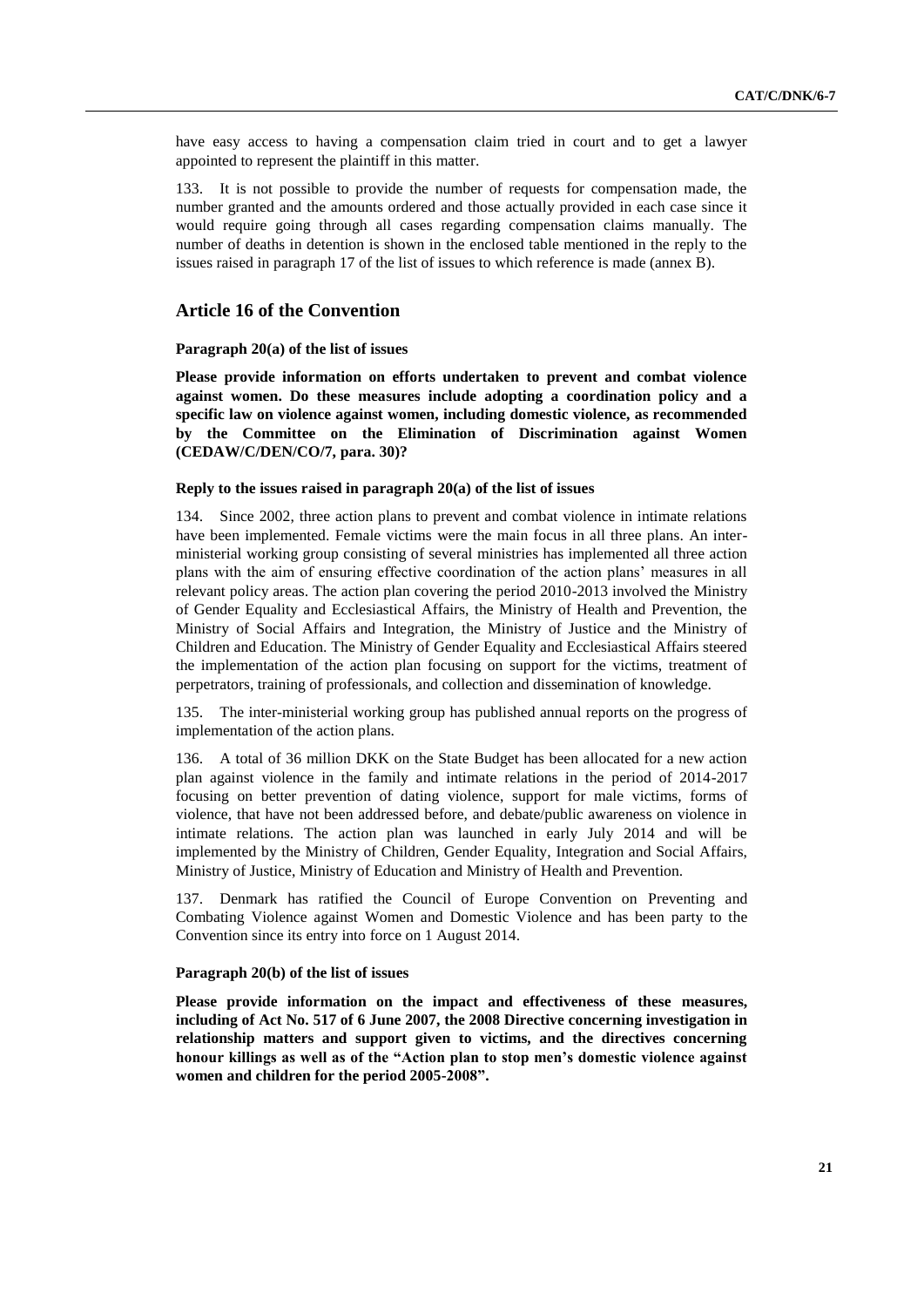#### **Reply to the issues raised in paragraph 20(b) of the list of issues**

138. Independent external evaluations of the action plans conclude that the plans have had a positive effect, that is, they have contributed to more awareness amongst battered women of their rights, more awareness amongst victims of services of help and support, more male perpetrators receiving treatment, and professionals in general having obtained more knowledge about violence in intimate relations. Furthermore, the independent evaluation of the latest action plan shows that the institutional setup with an interministerial working group is regarded by authorities and NGOs as important and successful. The evaluation also states the need for the preparation of a new action plan to help developing new methods and knowledge, thereby contributing to further this development of the existing permanent services in the field.

139. The action plans have served as a relevant supplement to the permanent services in the field creating awareness of and contributing to the improvement of cross-sectoral cooperation.

#### **Paragraph 20(c) of the list of issues**

**Please provide information on the nature and the scope of violence against women in Denmark, including information about any systematic collection of data on violence against women, through a national statistical office or regular population-based survey***.*

#### **Reply to the issues raised in paragraph 20(c) of the list of issues**

140. In 2004, a survey was conducted by the National Observatory on Violence Against Women and the National Institute of Public Health *(Statens Institut for Folkesundhed)*. In the survey, it was concluded that in 2000 approximately 42,000 (2.4 per cent) women were victims of physical violence in intimate relations.

141. In 2012, the National Institute of Public Health conducted another survey. In this survey the institute concluded that in 2005 approximately 33,000 (1.8 per cent) women were victims of physical violence in intimate relations and that this number had decreased to approximately 29,000 (1.5 per cent) women in 2010.

142. The European Union Agency for Fundamental Rights (FRA) has launched a European Union-wide survey on violence against women (http://fra.europa.eu/en/publication/2014/vaw-survey-main-results). It is based on interviews with 42,000 women across the European Union, who were asked about their experiences of physical, sexual and psychological violence, including incidents of intimate partner violence ("domestic violence"). The survey shows a great number of findings, for instance, that between 30 and 39 per cent of Danish women have experienced physical and/or sexual partner violence since the age of 15, compared to a European Union average of 28 per cent.

## **Paragraph 21 of the list of issues**

**The Special Rapporteur expressed serious concern regarding the high incidence of assault and sexual offences against women in Greenland (A/HRC/10/44/Add.2, para. 54). Please provide data and information on laws and measures to protect women in Greenland and the Faroe Islands who are victims of violence, including domestic violence. Please inform the Committee on steps taken by the Home Rule Government to develop and implement an adequately resourced plan of action against domestic violence. In this respect, please provide further information on the implementation of the "National strategy for prevention of rape, sexual harassment and assaults" and its impact on reducing cases of violence against women.**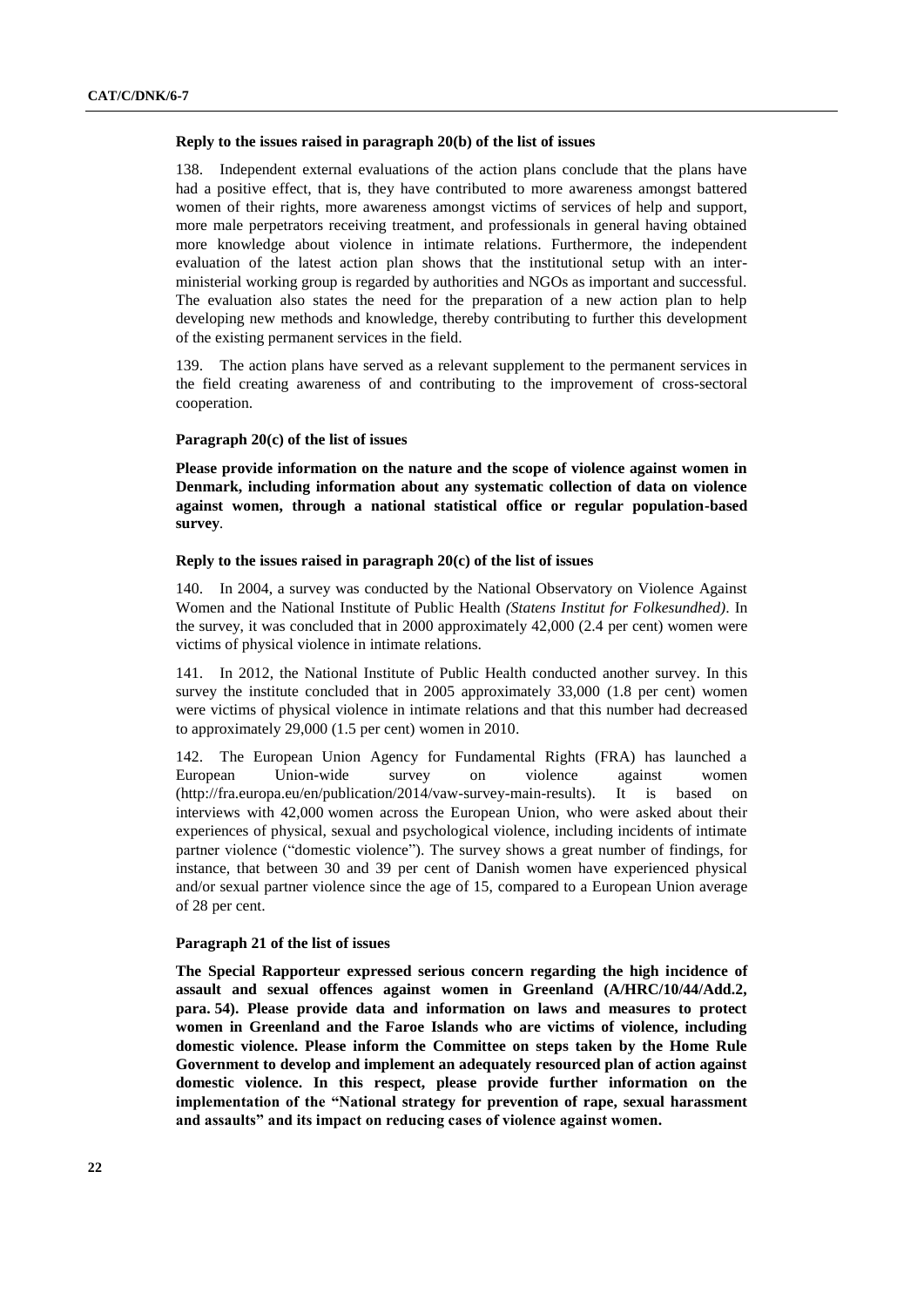#### **Reply to the issues raised in paragraph 21 of the list of issues**

143. In paragraph 21 of the list of issues, reference is made to paragraph 54 in the report by the Special Rapporteur on torture and other cruel, inhuman or degrading treatment or punishment on his mission to Denmark from 2 to 9 May 2008 (A/HRC/10/44/Add.2). Since paragraph 54 only deals with the situation in Greenland, it is presupposed that information is only sought about the situation in Greenland.

144. The Government of Greenland regards violence against women as unacceptable and a reflection of a lack of equality and respect between women and men.

145. According to the Criminal Code for Greenland, violence against women, including domestic violence, may constitute violations of the general provisions on, for example, violence or other offences against persons or personal liberty. The Criminal Code also contains a special provision on violation of restraining orders.

146. Furthermore, the legislation contains general regulation on, for example, compensation to victims of crime.

147. The Greenlandic population survey 2005-2010 estimates that approximately 62.4 per cent of Greenlandic women over the age of 17 have experienced violence or severe threats of violence one or more times during their life. The estimated percentage for men is 56.6 per cent.

148. Significantly more women (65.2 per cent) than men (8.7 per cent) state that the offenders are current or former partners. The 18-24 year olds differ from older age groups by being less exposed to partner violence. In this group 48.6 per cent state that the offenders are current or former partners.

149. A recent survey on adolescents estimates that 38 per cent of 15-16 year olds have experienced violence against their mother. In total, 7 per cent have witnessed violence against their father, while 10 per cent have witnessed violence against siblings.

150. The Government of Greenland has developed a national strategy and action plan against violence 2014-2017, which includes 31 activities primarily targeted at combatting domestic violence including sexual violence. This includes legislative amendments, campaigns, psychosocial reinforcement and more. The activities of the action plan focus on prevention within four main goals to (a) support the victim; (b) break the circle of violence; (c) upskill professionals; and (d) advance knowledge and information on violence. The plan was adopted by the Parliament of Greenland at its Fall 2013 session.

151. Campaigns targeted professionals working with victims of violence are prepared. In addition, campaigns targeted adolescents have been implemented in 2013 and 2014. Greenlandic NGOs participate in campaigns on domestic violence.

152. Concerning sexual harassment, the Government has prepared a new act on gender equality. This act compiles the two present acts on gender equality and includes more explicit provisions on sexual and gender-based harassment.

153. In 2013, there are seven shelters for women and their children in Greenland funded equally by the government and the municipalities. Training and education of employees has been implemented through courses and other such initiatives. The Union of Shelters in Greenland receives an annual grant from the Treasury.

## **Paragraph 22 of the list of issues**

**Please provide data on the extent of trafficking in women into, through and from Denmark since the consideration of the previous report as well as on the number of prosecutions and convictions of traffickers. Please also provide information on the**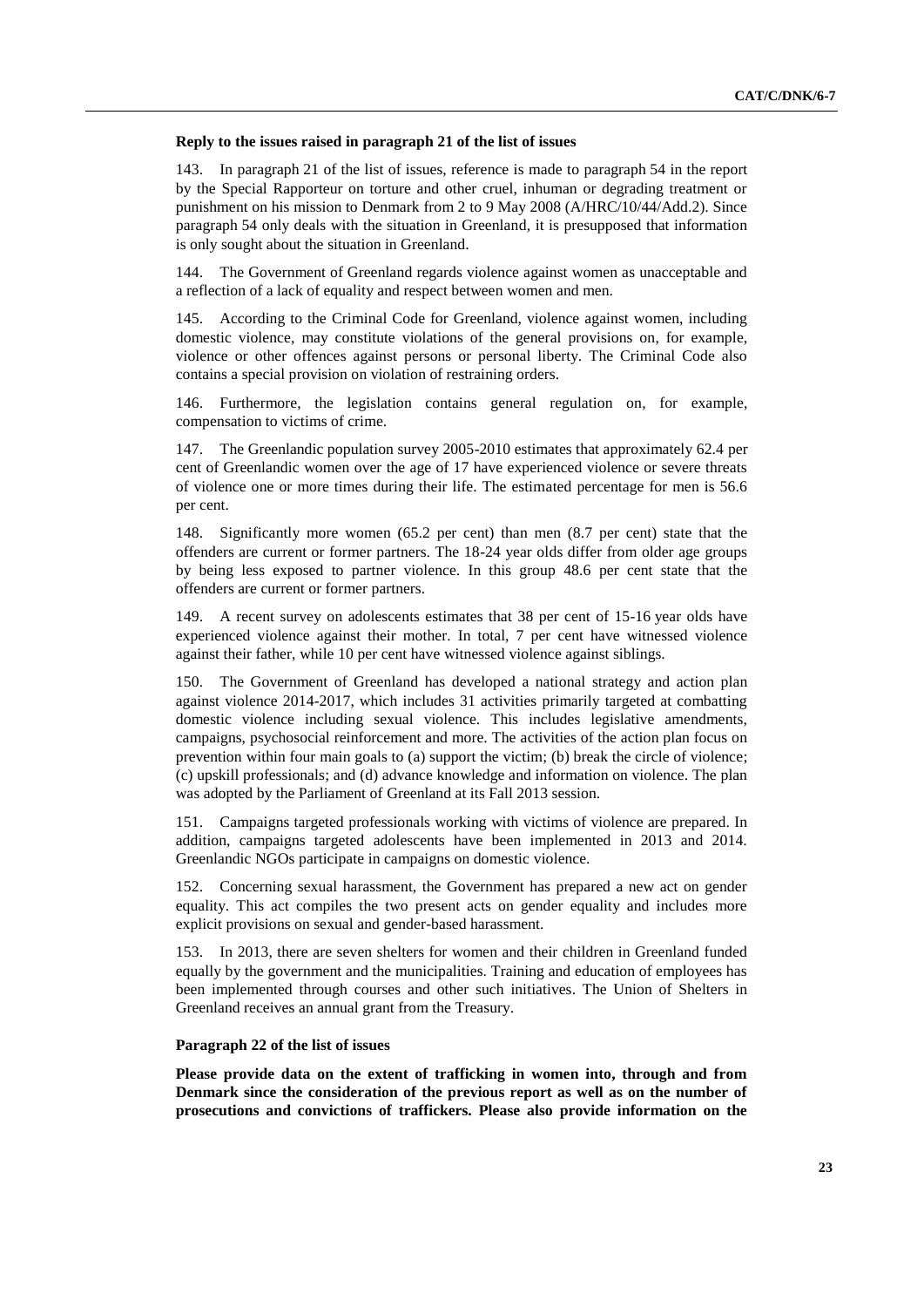**composition and the work of the inter-ministerial working group on trafficking and Centre for Human Trafficking as well as on the composition of regional and national reference groups. Furthermore, data should be provided on the implementation of the "Action Plan to Combat Trafficking in Human Beings 2007-2010" and on its impact on reducing cases of trafficking.**

## **Reply to the issues raised in paragraph 22 of the list of issues**

154. In the area of trafficking, Denmark is primarily a country of destination. Between 2007 and mid-2013, 297 persons were identified as victims of trafficking by the Danish authorities (of these 7 persons were under the age of  $18)^2$ . The vast majority of these were women trafficked for prostitution, but an increase is seen in the number of male victims identified for labour exploitation.

155. According to the Danish National Police (*Rigspolitiet*) and the Director of Public Prosecutions the numbers of reported cases, preliminary charges, charges/indictment and convictions regarding section 262a of the Danish Criminal Code from 2010 to 2013 are as follows:

|                                                                                                                                                       | 2010 | 2011 | 2012 | 2013 |
|-------------------------------------------------------------------------------------------------------------------------------------------------------|------|------|------|------|
| Number of reports concerning violation of the Danish<br>Criminal Code section 262a.                                                                   | 12   | 14   |      | 8    |
| Number of preliminary charges for violation of section<br>262a. Please note that the data may include more than<br>one preliminary charge per person. | 13   | 13   | 9    | 20   |
| Number of charges/indictment for violation of section<br>262a. Please note that the data may include more than<br>one charge/indictment per person.   | 21   | 13   | 21   | 18   |
| Number of persons convicted of trafficking in persons                                                                                                 | 10   | 5    | 2    | 4    |

156. In order to create a forum of cooperation between the many governmental and nongovernmental organizations the Danish Centre against Human Trafficking (*Center mod Menneskehandel*) has established a so-called "referral mechanism" consisting of a cooperation and dialogue system which contributes to ensuring a nationally cohesive, continuous procedure for identification of and support to potential victims of trafficking. The referral mechanism is organised in a manner representing the entire country and all relevant authorities. The regional referral groups refer to a national referral group which in turn refers to an interdepartmental working group with representatives from all ministries involved (Ministry of Children, Gender Equality, Integration and Social Affairs, Ministry of Foreign Affairs, Ministry of Employment, Ministry of Justice, Ministry of Taxation and Ministry of Health).

157. The Danish Centre against Human Trafficking belongs under the National Board of Social Services (*Socialstyrelsen*) under the Ministry of Children, Gender Equality, Integration and Social Affairs. The centre is financed under the Danish National Action Plan which the Ministry of Children, Gender Equality, Integration and Social Affairs is coordinating the implementation of. The centre coordinates social efforts directed at the victims and is responsible for gathering and disseminating knowledge about human trafficking. Furthermore, the centre is in charge of assessing whether people with legal residence in Denmark are victims of trafficking.

 $2$  All statistical data is based on information from the Danish Centre against Human Trafficking.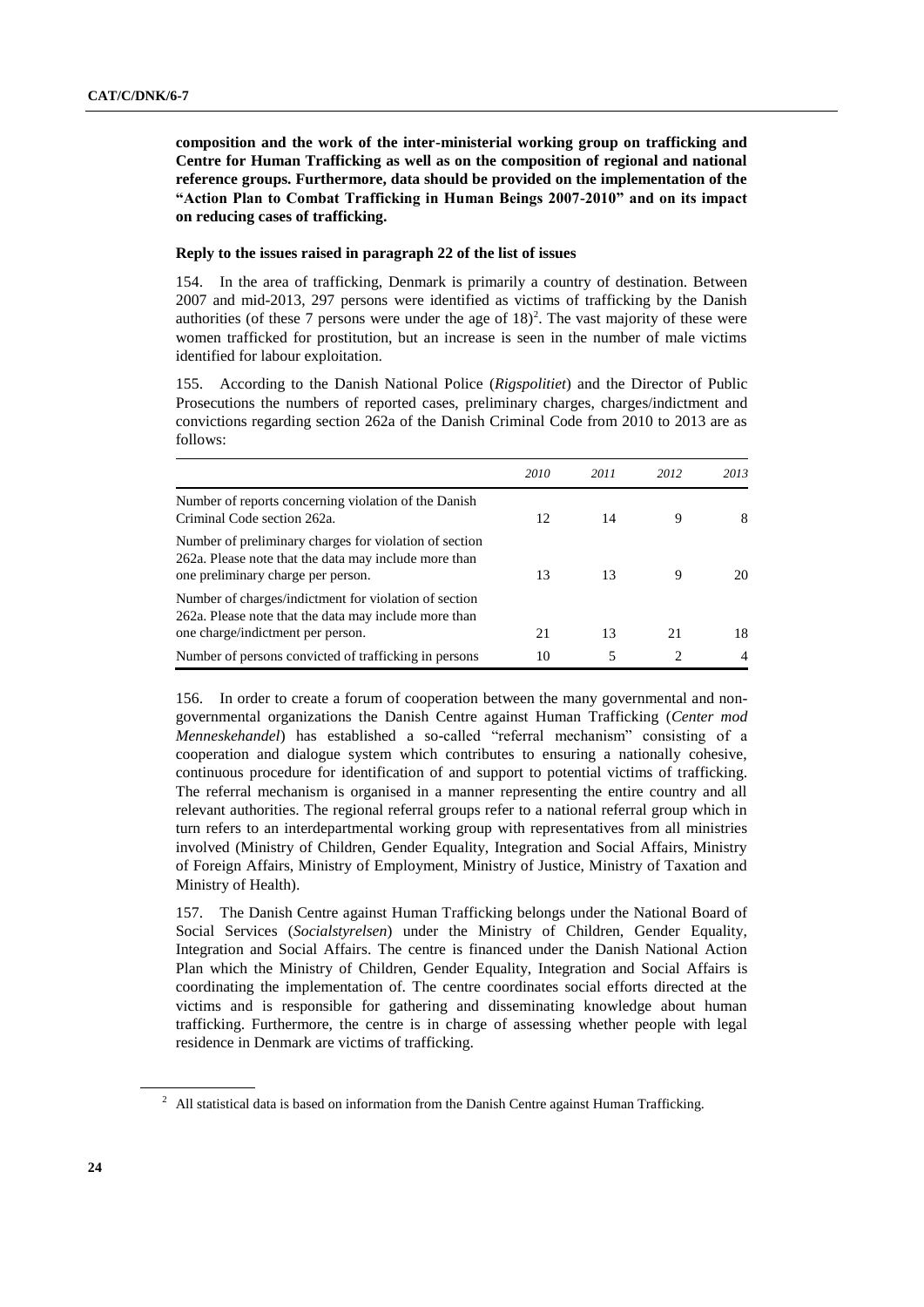158. The regional and national referral groups are composed of the Danish Centre against Human Trafficking, the National Board of Social Services, the Ministry of Children, Gender Equality, Integration and Social Affairs, the National Investigation Centre of the National Police (*Nationalt Efterforskningscenter*), the National Police Aliens Department (*Nationalt Udlændingecenter*), the Police, the Danish Immigration Service, the Director of Public Prosecutions, certain ministries and municipalities, as well as relevant NGOs with experience in the area of human trafficking. As a response to the focus on trafficking for forced labour, the referral mechanism has over the last years been extended with stakeholders such as the Danish Tax Authorities, the Danish Working Environment Authority (*Arbejdstilsynet*) and Trade Unions.

159. As a result of the three continuous national action plans implemented since 2002 and the establishment of the Danish Centre against Human Trafficking, an effective institutional system has been developed and a large number of activities implemented in the efforts to combat trafficking. The current national action plan expires ultimo 2014, but will be replaced by a new national Action Plan to Combat Human Trafficking for 2015-2018. This action plan will enter into force on 1 January 2015.

160. In the current action plan focus is on prevention of trafficking in Denmark and internationally; identification and protection of victims, and prosecution of traffickers. Partnership between the different stakeholders relevant in combating trafficking is as described above an integral part of the national action plan.

161. The development of the national referral mechanism is consistent with international best practice. Likewise, the inter-ministerial working group and the regional reference groups contribute to effective coordination, dissemination of knowledge, and empowerment of contributing organizations.

162. Overall, the last external evaluation conducted in 2010 assesses that efforts to combat human trafficking have been characterized by a common, coordinated, and dedicated input from many stakeholders, including social organizations and police. The evaluation also shows that an effort has been made to train relevant stakeholders and to ensure that they are familiar with trafficking indicators and that they will contact the hotline of the Danish Centre against Human Trafficking whenever there is a suspicion that a person has been trafficked.

163. The current Danish National Action Plan to Combat Human Trafficking is currently subject to an external evaluation which is expected to be completed in the second half of 2014.

## **Paragraph 23 of the list of issues**

**The Special Rapporteur remained concerned that the efforts by the Government in relation to trafficking appeared to be aimed less at the rehabilitation of victims than at repatriating them to their countries of origin (A/HRC/10/44/Add.2, paras. 57 and 76). Please provide information on steps taken by the State party to address this issue.**

## **Reply to the issues raised in paragraph 23 of the list of issues**

164. Victims of trafficking are regarded as vulnerable. Therefore, victims are offered a wide range of aid and assistance. Foreign victims of trafficking may apply for a residence permit under the general rules of the Danish Aliens Act. Furthermore, victims of trafficking, who do not have a legal basis for staying in Denmark, fall under special rules in the Danish Aliens Act. These rules aim at providing aid and assistance to presumed victims of trafficking in order to help them recover and be strengthened mentally, so they can escape the influence of the traffickers and will be able to start a life free of trafficking. The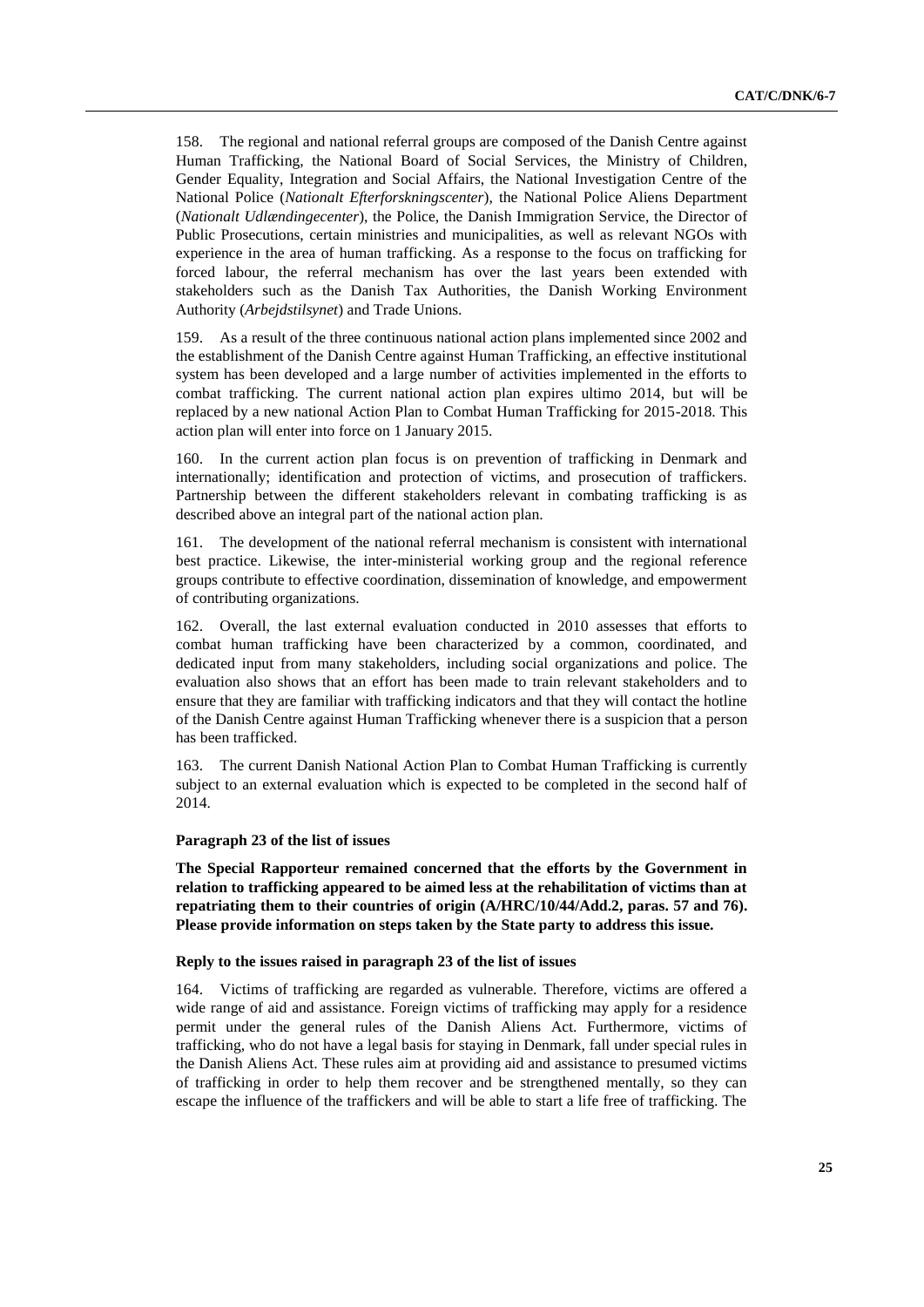aid and assistance is provided unconditionally of whether the victim in question cooperates with law enforcement authorities.

165. According to section 33(14) in the Danish Aliens Act, a recovery and reflection period of 30 days are granted presumed victims of trafficking, who do not have permission to stay in Denmark and therefore have to leave.

166. Furthermore, as a consequence of legislation passed in May 2013, cf. below, the reflection period can be prolonged up to a total of 120 days if appropriate due to special circumstances or if the alien accepts an offer of a prepared return and cooperates in the efforts of planning this. The prepared return consists of an individually planned reintegration and repatriation programme, which aims at providing victims, who have to leave Denmark, with a new start upon return to their country of origin in order to minimize the risk of re-trafficking. Special circumstances can be medical reasons or that the alien's assistance is needed for a shorter period of time regarding criminal investigations or proceedings.

167. During the reflection period, presumed victims of trafficking are offered aid and assistance aiming at helping them recover and escape the influence of the traffickers. Besides offers of housing, medical and psychological assistance that are given to all asylum seekers or illegal immigrants, who are supported by the Danish Immigration Service, presumed victims of trafficking have wide access to shelters and are offered extended medical, psychological and sociopedagogical help.

168. In the Danish Government Platform from 2011, it is stated that the Government will work for ensuring that victims of trafficking are offered better protection in Denmark. Accordingly, an amendment to the Danish Aliens Act entered into force in May 2013 (Act No. 432 of 1 May 2013), which, inter alia, extended the prolonged reflection period up to 120 days and introduced a specific provision in the Aliens Act according to which temporary residence permit may be granted in cases where an alien assists a criminal investigation or prosecution. The introduction of the new provision serves to clarify this option. A work permit may be granted to an alien holding such temporary residence permit.

169. With regard to prepared returns, the reintegration period in the country of origin, meaning the period in which the alien receives assistance upon return to the country of origin, was furthermore prolonged to six months, following an agreement between the Government and the political party Enhedslisten (Red-Green Alliance) in 2013.

# **Other issues**

#### **Paragraph 24 of the list of issues**

**In light of the recommendations of the Committee, please provide information on the steps taken to draft and adopt a new Special Criminal code and a new Special Administration of Justice Act for Greenland (para. 18). Please elaborate if all provisions of these proposed new acts are in full conformity with the Convention as well as with other relevant international standards.**

### **Reply to the issues raised in paragraph 24 of the list of issues**

170. In the spring of 2008, a new Administration of Justice Act and Criminal Code for Greenland were adopted. The new acts entered into force in Greenland on 1 January 2010. The acts form part of a greater judicial reform in Greenland following a report from 2004 from the Commission on Greenland's Judicial System (*Den Grønlandske Retsvæsenskommission*).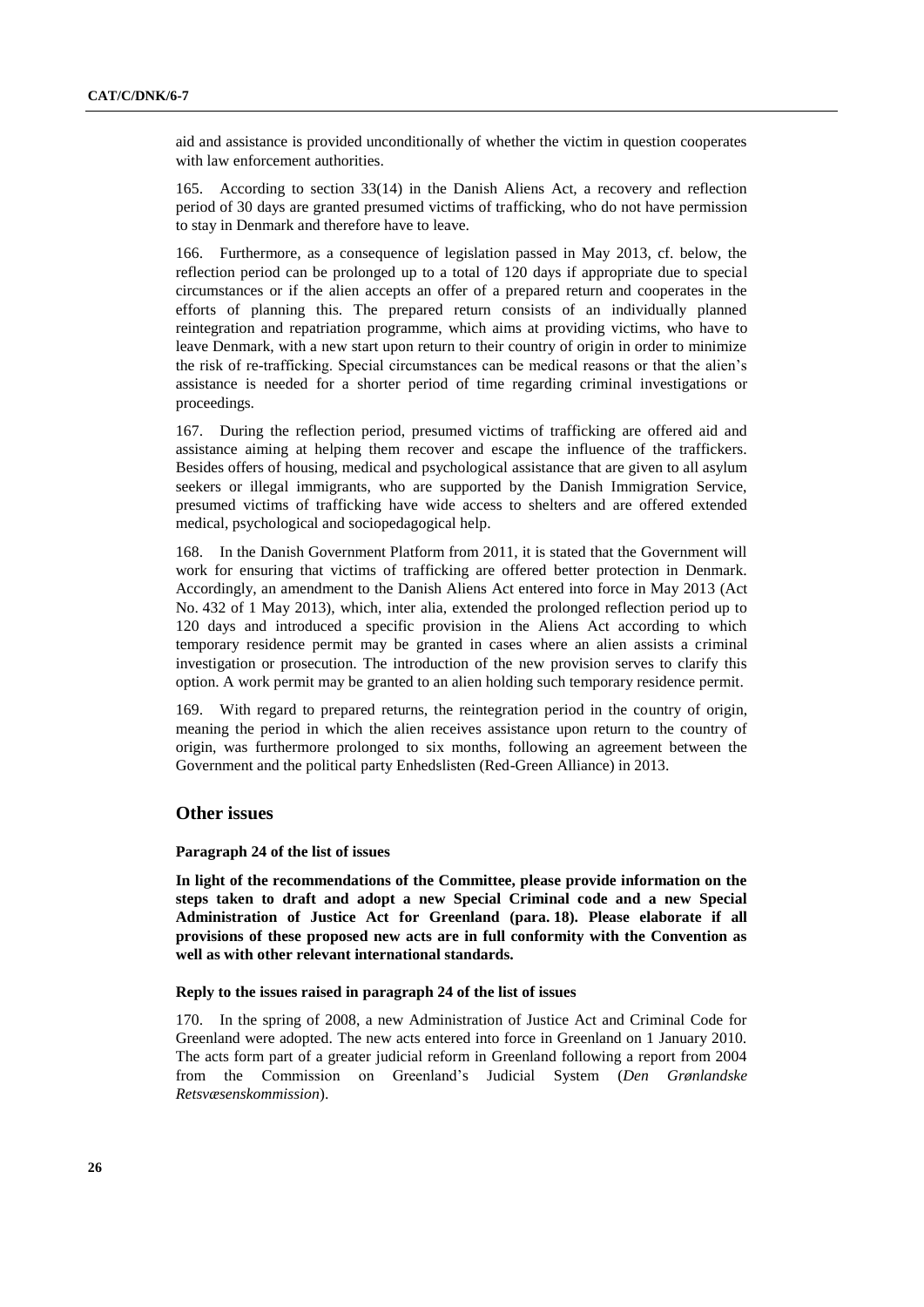171. According to the mandate of the Commission, it was, inter alia, the task of the Commission to ensure that the judicial system of Greenland is in conformity with the international obligations which the Realm must observe, including in particular human rights obligations. The consideration for human rights has had a special place in the Commission's work and has for example led to the codification of a number of fundamental principles regarding criminal proceedings.

172. Furthermore, the Commission has made a thorough examination of the accordance of indeterminate sentences (safe custody) with international obligations, including articles 1 and 16 of the Convention against Torture. Another example is the regulation of treatment of prisoners about which the Commission noted that it has been updated in conformity with international obligations in this field.

The Administration of Justice Act and the Criminal Code for Greenland have thus been created under the greatest consideration for international human rights standards, including the Convention against Torture.

174. Subsequently, the number of judicial districts has been reduced by Act No. 1388 of 28 December 2012 amending the Administration of Justice Act for Greenland.

## **Paragraph 25 of the list of issues**

**Please provide updated information on measures taken by the State party to respond to any threats of terrorism and please describe if, and how, these measures have affected human rights safeguards in law and practice and how it has ensure that those measures taken to combat terrorism comply with all its obligations under international law. Please describe the relevant training given to law enforcement officers, the number and types of convictions under such legislation, the legal remedies available to persons subjected to anti-terrorist measures, whether there are complaints of non-observance of international standards, and the outcome of these complaints.**

## **Reply to the issues raised in paragraph 25 of the list of issues**

175. The European Convention on Human Rights is incorporated into Danish law and has in several areas direct relevance for the work of the police. Teaching on the Convention and its relevance for policing has from 1 October 2013, taken place at the Danish Police College as a part of the theme: "Denmark as a rule of law-based democracy". The Danish Police College has close relations with the Danish Institute for Human Rights (*Institut for Menneskerettigheder*) and the Danish Institute Against Torture. Basic introduction to the police's responsibility for combating terrorism is carried out at the Danish Police College by experts from the Danish Security and Intelligence Service (*Politiets Efterretningstjeneste*)*.*

176. The Council of Europe Convention on the Prevention of Terrorism and the appendix to the Convention was implemented in Danish law by Act No. 542 of 8 June 2006 on amendment of the Danish Criminal Code, the Administration of Justice Act and various other acts (for example, strengthening of the efforts to fight terrorism).

177. In 2008, the Council of Europe's Committee of Ministers decided to add the International Convention for the Suppression of Acts of Nuclear Terrorism to the treaty list appended to the Council of Europe Convention on the Prevention of Terrorism. In order to meet the obligations deriving from this decision, the Danish Criminal Code was amended by Act No. 157 of 28 February 2012.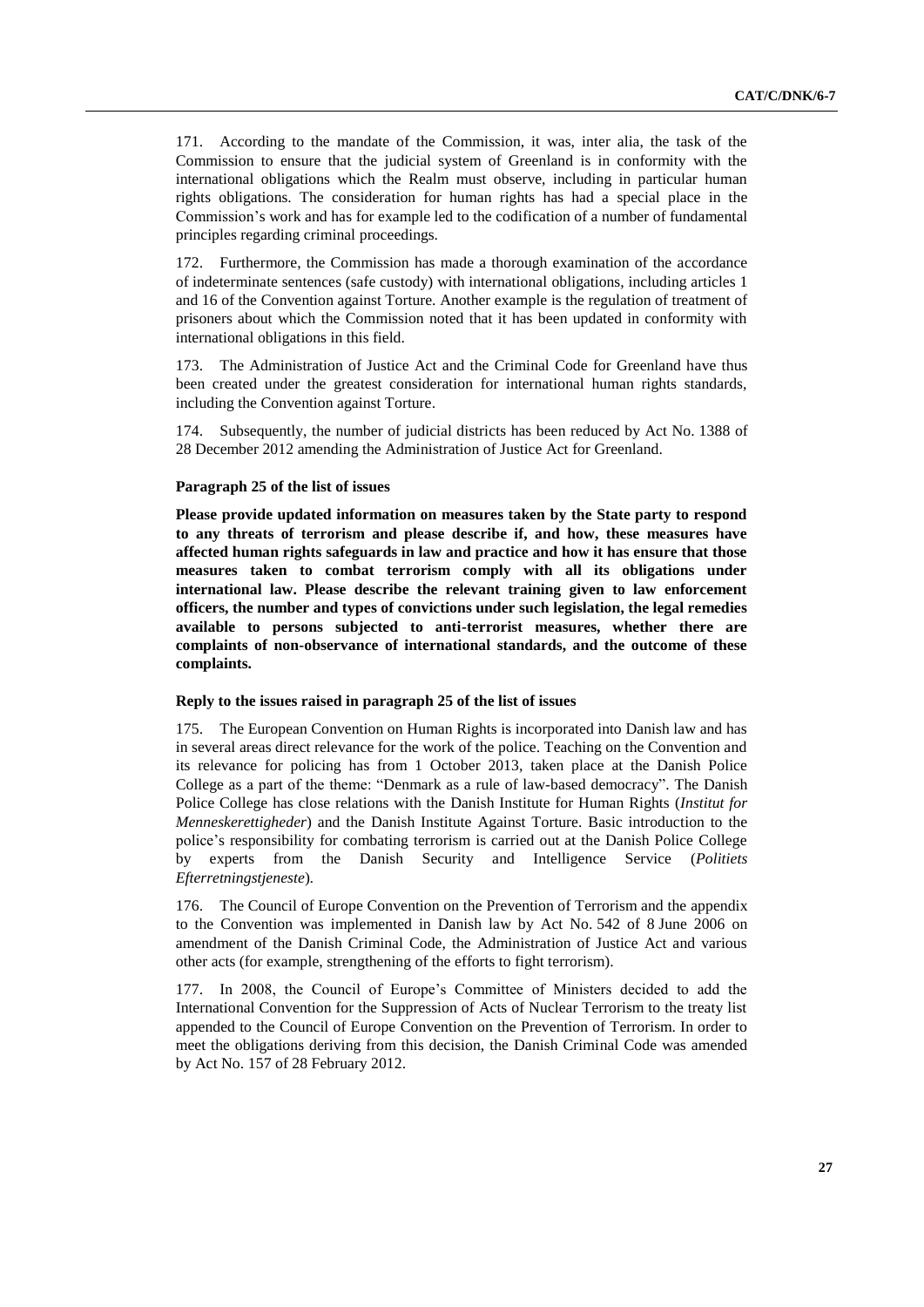178. By Act No. 634 of 12 June 2013, a new provision on temporary seizure of assets related to money laundering or financing of terrorism was inserted in the Danish Administration of Justice Act.

179. Consolidated data regarding complaints of non-observance of international standards are not available.

180. On 30 May 2013, the Danish Parliament passed a bill relating to the Danish Security and Intelligence Service. Among other things, the bill introduces new regulation on the processing of personal data by the Security and Intelligence Service. For instance, the bill stipulates that the Security and Intelligence Service is only allowed to share information with foreign intelligence services, if the sharing is justifiable. In the assessment hereof, the conditions in the receiving country, including whether the country uses methods of interrogation or methods of punishment that conflict with Danish standards, is taken into account. The bill also creates a new supervisory authority which, ex officio or upon receipt of a complaint, will supervise the Security and Intelligence Service's compliance with the new regulation.

181. Reference is also made to the reply of the Danish Government in connection with the fifth periodic report (CAT/C/DNK/Q/5/Rev.1/Add.1, question 34).

182. Anti-terrorist measures performed by the Danish Security and Intelligence Service, such as invasion of the secrecy of communication, are generally subject to prior approval by the courts and access to subsequent legal remedies are thus generally not relevant. However, if a person is expelled by an administrative decision, for example, with reference to State security, this decision can be brought before the courts.

183. Since 2007, there have been a total of 33 convictions of crimes related to terrorism.

# **General information on the national human rights situation, including new measures and developments relating to the implementation of the Convention**

## **Paragraph 26 of the list of issues**

**Please provide detailed information on the relevant new developments on the legal and institutional framework within which human rights are promoted and protected at the national level, that have occurred since the previous periodic report, including any relevant jurisprudential decisions.**

### **Reply to the issues raised in paragraph 26 of the list of issues**

#### *Children's Division within the Ombudsman's office*

184. By Act No. 568 of 18 June 2012, the Ombudsman Act (*ombudsmandsloven*) was amended with a view to establishing a Children's Division within the Ombudsman's office. Later, 1 November 2012 marked the opening of the Children's Division whose tasks, among others, include monitoring visits to institutions responsible for tasks immediately related to children. Furthermore, the Children's Division shall in its activities monitor whether existing legislation or administrative provisions are compatible with, in particular, Denmark's international obligations vis-à-vis the safeguarding of children's rights, as set out in for instance the Convention on the Rights of the Child.

185. In 2013, the Division carried out 12 monitoring visits. Four visits were to children's social care institutions with an in-house school; one visit was to a secure institution with an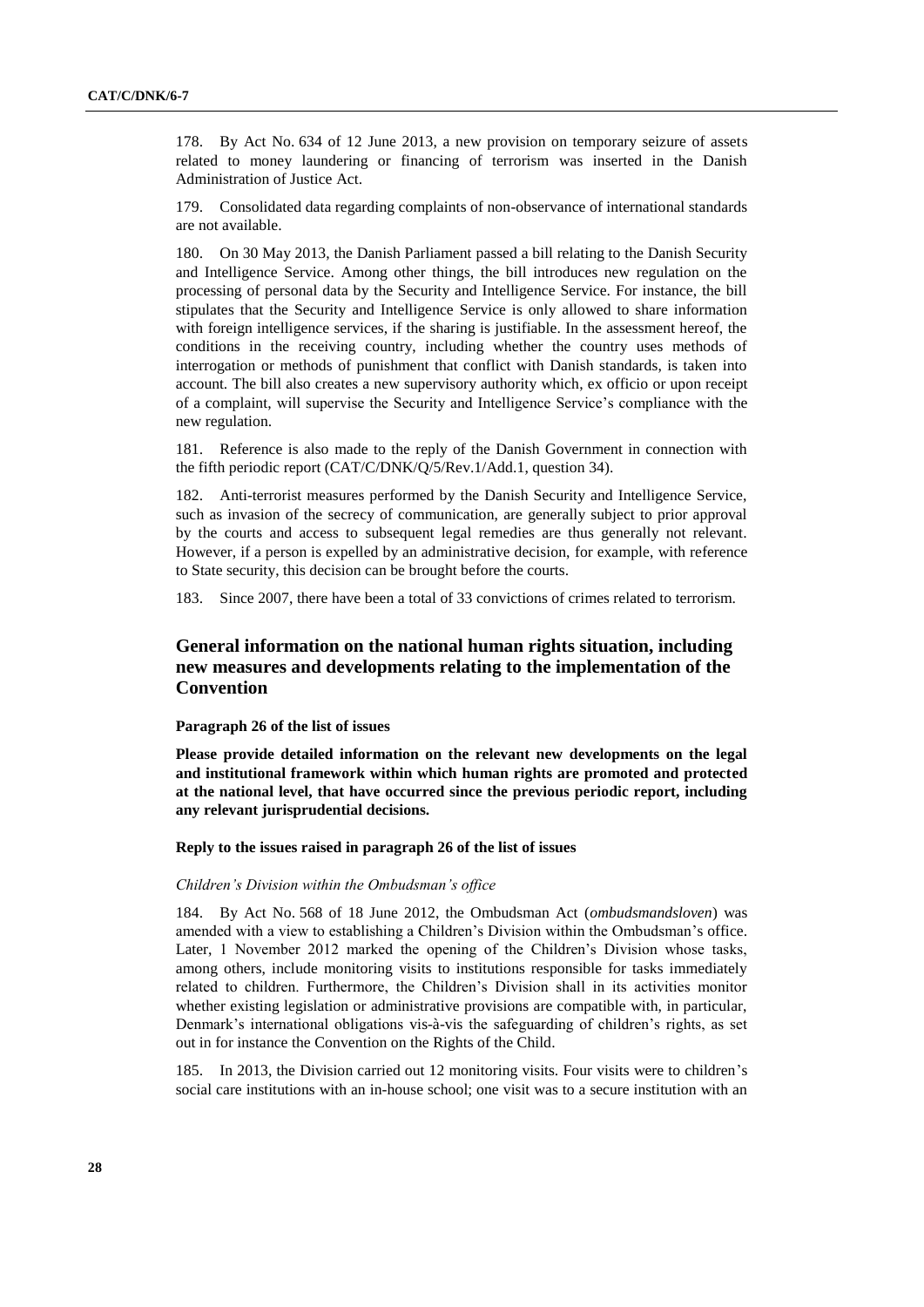in-house school; four visits were to children's social care institutions without an in-house school; one visit was to an asylum centre; and two visits were to foster families.

# *Amendment of the Danish Criminal Code's provisions on jurisdiction*

186. In 2002, the Minister of Justice appointed a Committee on Jurisdiction (*Justitsministeriets Juridiktionsudvalg*) with a view to examining the provisions in the Danish Criminal Code on jurisdiction and to assess the need for amendments to these provisions.

187. In its report No. 1488/2007 from June 2007, the Committee recommended the adoption of a number of amendments to the provisions on jurisdiction in the Danish Criminal Code. This included, inter alia, a recommendation to adjust the wording of section 8(5) regarding Danish jurisdiction for acts committed outside the territory of the Danish State, irrespective of the nationality of the perpetrator, where the act is covered by an international provision under which Denmark is obliged to have criminal jurisdiction.

188. The Committee did, however, recommend not to extent the application of this provision to international provisions under which Denmark may establish criminal jurisdiction. The Committee pointed out that there did not appear to exist a practical need for such considerable extension of Danish jurisdiction. Furthermore, this should be seen in connection with, for example, the recommendation of the Committee to insert a special provision on jurisdiction regarding acts of the nature that is covered by Statute of the International Criminal Court.

189. The Danish Government agreed with the assessment of the Committee on Jurisdiction and the recommended amendments to the wording of this provision were adopted by Act No. 490 of 17 June 2008.

#### *Amendment of the Danish Aliens Act*

190. As described under the reply to the issues raised in paragraph 16 of the list of issues, legislation containing amendments to the Aliens Act introducing a number of improvements for asylum seekers entered into force on 2 May 2013 by Act No. 430 of 1 May 2013. In addition to the initiatives described under this reply, focus on rejected asylum seekers' possibilities to start over in their country of origin has been strengthened.

#### *Supreme Court judgment on international obligations in regard to citizenship*

191. By judgment of 13 September 2013, the Danish Supreme Court made a decision regarding acquisition of citizenship.

192. In this case, the Supreme Court in general terms stated that where an applicant has not been admitted to a bill on naturalization, ordinary courts can examine whether there has been a violation of international obligations and whether the applicant for that reason has a right to compensation.

193. The Supreme Court did not find such judicial review to be in violation of the Government's or the Parliament's competence according to sections 21 and 41(1) of the Danish Constitution, regarding the introduction of bills, or section 44(1) on naturalization by law. On the other hand, the Supreme Court stated that these provisions do prevent a judicial review of, for example, claims that the applicant must be admitted to a bill on naturalization or that he should be naturalised.

## *Supreme Court judgment – Tarin case*

194. With reference to the Afghan incident mentioned in CAT/C/DNK/CO/5, that took place between 17 and 18 March 2002, one of the Afghans then detained by Danish forces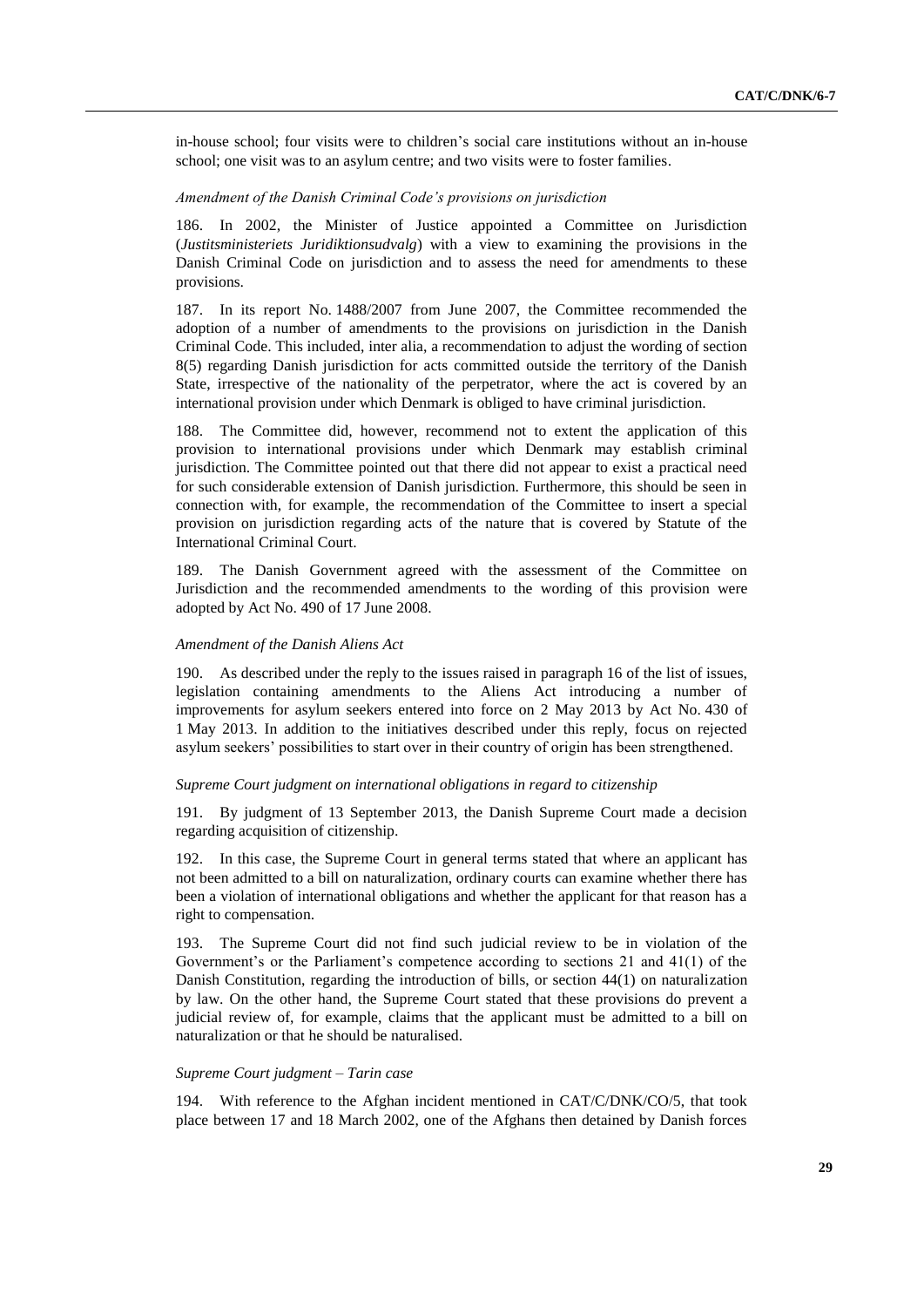filed a civil suit against the Ministry of Defence asking for compensation for inhumane treatment that he allegedly suffered after Danish forces transferred him to the United States detention centre Camp Kandahar. On 27 June 2013, the Danish Supreme Court ruled in favour of the Ministry of Defence. The Court found that the case should be solved on the basis of rules of the Danish law of torts on responsibility of authorities. The court found that no such information was available at the time of transfer, which would entail that the Ministry of Defence knew or should have known that transfer would imply a real risk that the person in question would become subject to inhumane treatment. Such knowledge would be a prerequisite for establishing liability.

## *High Court judgment on degrading treatment*

195. In a judgment delivered on 25 January 2012, the Eastern High Court of Denmark examined a number of administrative detentions of demonstrators carried out by the police during the Conference of the Parties to the United Nations Framework Convention on Climate Change, held in Copenhagen in December 2009. In one case, the court found that the treatment of a group of detained demonstrators had amounted to degrading treatment under article 3 of the European Convention on Human Rights.

196. The detentions took place during a protest march attended by around 100.000 participants. A group of more than 900 participants was kettled and detained by the police following a number of incidents. While they were waiting, some for up to four hours, to be transported to a detention facility, the detainees were placed on the ground in long lines in plastic handcuffs. They were not provided with mats to protect them from the cold; temperatures were around zero degrees Celsius. The detainees did not have access to drinking water, and the toilet capacity was insufficient. Images of the detainees were printed in newspapers and shown on television.

197. The Court emphasized that the purpose of the detentions had not been to degrade the detainees and that, during the initial phase, the treatment of the detainees had not been of such a stressful nature as to amount to a violation of article 3. The Court, however, deemed the duration of the episode to be crucial and thus ruled that the treatment of the detainees, all things considered, had eventually evolved into degrading treatment under article 3 of the European Convention on Human Rights.

198. On 11 June 2014, the National Police, at the request of the Minister of Justice, issued guidelines to all police districts on the use of administrative detentions under the Police Act and the management of large demonstrations. The guidelines contain, inter alia, provisions on the treatment of detainees during large demonstrations. These provisions were drafted in light of the High Court judgment and aim to prevent episodes of the abovementioned character in the future.

#### *High Court judgment on inhuman treatment*

199. In a High Court judgment of 4 June 2014, the Danish Prison and Probation Service was ordered to pay DKK 50,500 in punitive damages, because the High Court found that an inmate had been treated inhumanely, which was a violation of the European Convention on Human Rights. The inmate had during his years in the Danish prisons on several occasions been placed in a security cell and fixated to a restraint bed. The High Court found that four of the fixations were wrongful, and that eight of the fixations lasted longer than necessary.

200. In reference to this specific case it should be mentioned that the inmate in question was a very untypical inmate, who in extraordinary ways and for very long periods of time was extremely difficult to handle due to the nature of his psychological condition. A similar case is not very likely to appear again.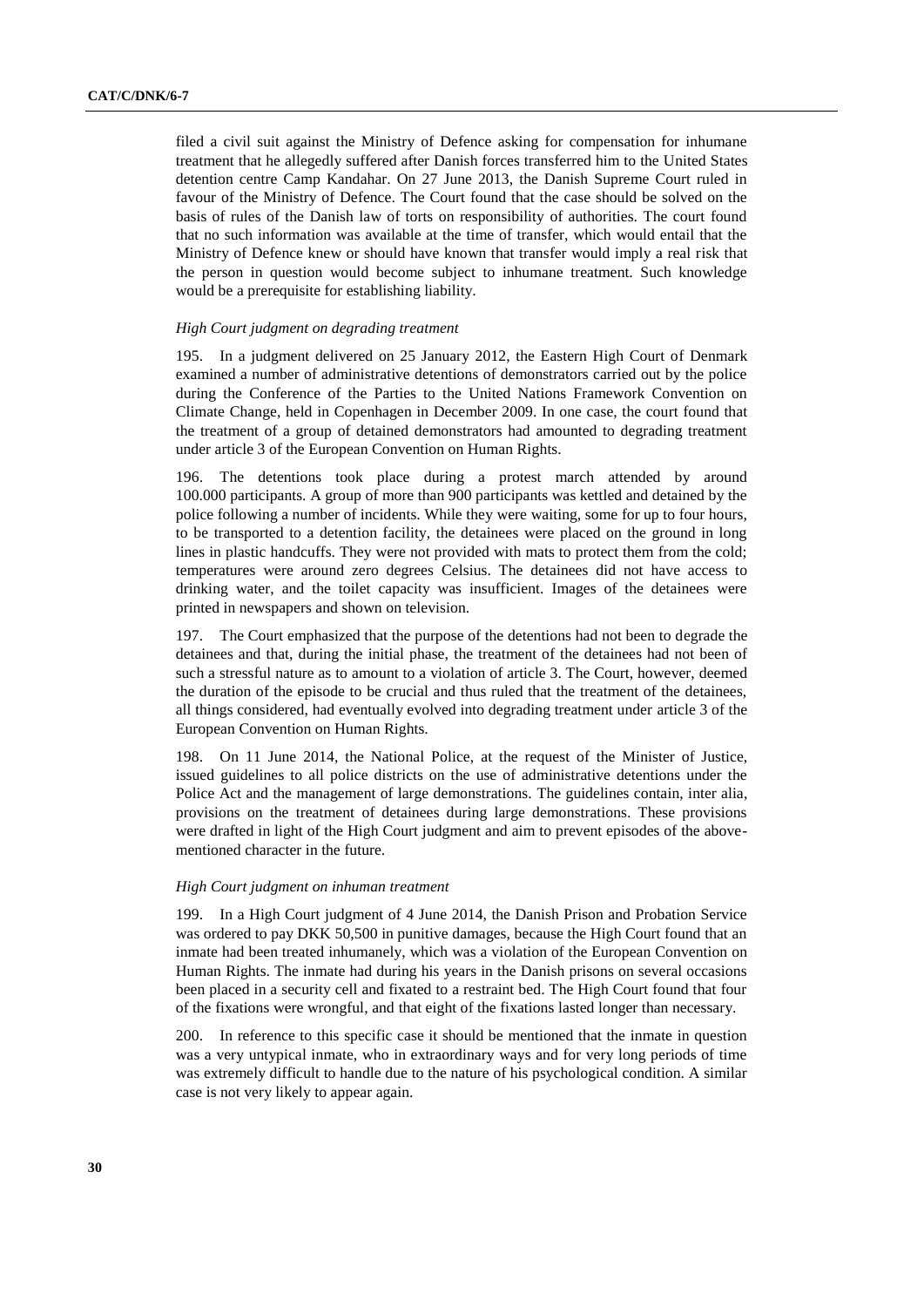201. The judgment from the High Court resembles the recent guidelines from the Danish Prison and Probation Service and from the Danish Parliamentary Ombudsman (*Ombudsmanden*). The Prison and Probation Service will in general terms follow-up on the possible consequences the judgment will have for specifically the closed prisons and will emphasize the importance of taking notes of every relevant observation during the fixation and the importance of continuously describing the necessity of the fixation being maintained.

## *High Court judgment on extradition of a Danish national from Denmark to India*

202. In an Eastern High Court judgment of 30 June 2011, the Court decided not to extradite a Danish national to India for the purpose of prosecution.

203. The Danish national was suspected by the Indian authorities of violation of, inter alia, Section 121-A of the Indian Criminal Code by participating in the dropping of weapons in the Indian state of West Bengal.

204. The Danish Ministry of Justice had decided that the conditions for extradition of the Danish national were fulfilled, cf. Section 2, Subsection 2, cf. Subsection 1, number 2, of the Danish Act on the Extradition of Offenders (Consolidated Act No. 833 of 25 August 2005 on the Extradition of Offenders) (*udleveringsloven*). The Ministry of Justice had laid down a number of conditions for the extradition of the Danish national, inter alia, on the treatment of the Danish national during custody in India.

205. The Indian authorities had guaranteed that the conditions laid down by the Danish Ministry of Justice would be abided by.

206. The Eastern High Court of Denmark agreed that the conditions for extradition of a Danish national as a starting point were fulfilled. However, the court found that, despite the guarantees provided by the Indian authorities, there was a real risk that the Danish national would be subjected to treatment contrary to article 3 of the European Convention on Human Rights.

207. Therefore, and with reference to Section 6, Subsection 2, of the Danish Act on the Extradition of Offenders, the Eastern High Court of Denmark decided that the Danish national could not be extradited to India for the purpose of prosecution.

## *The case of Carmi Gillon*

208. On 9 January 2014, Danish police and other public authorities were notified by the Anti-Torture Support Foundation that the israeli citizen Carmi Gillon was passing through Danish territory. The notification contained claims of alleged torture committed by said person.

209. Danish police found that the time-limit for establishing a possible criminal liability had expired in accordance with Danish statute of limitation. Consequently, no further action was taken in the matter.

210. On 11 January 2014, the Anti-Torture Support Foundation was informed of the police's decision not to initiate any investigation based on the notification.

211. As described above in the Government's reply to the issues raised in paragraph 2 of the list of issues, the Danish Criminal Code and Military Criminal Code were amended in 2008 in order to secure that offences committed by the use of torture, including attempts and complicity, cannot be subject to the statute of limitations. However, this amendment does not apply to cases where the time-limit for establishing a criminal liability had already expired, when the amendment entered into effect.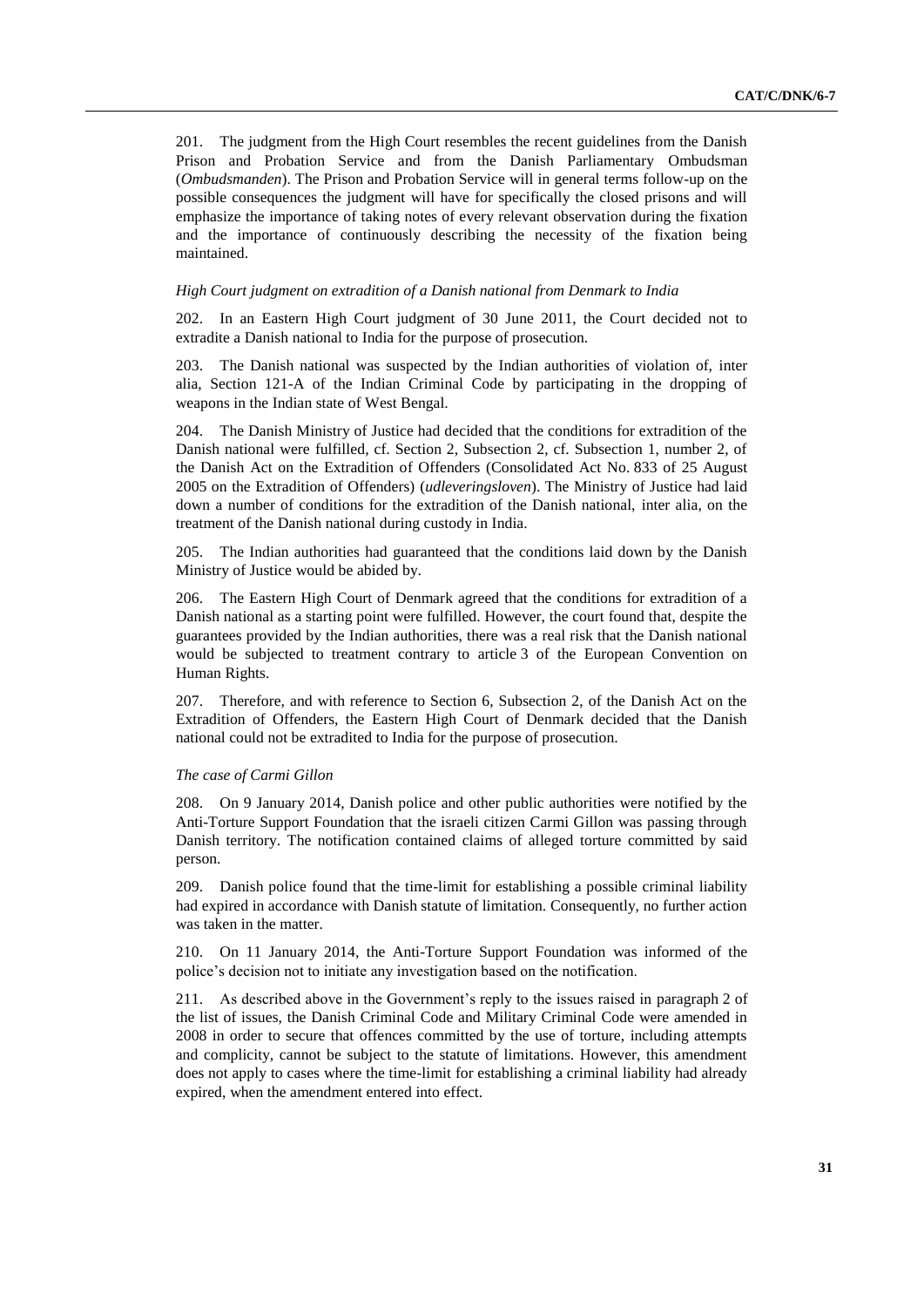#### **Paragraph 27 of the list of issues**

**Please provide detailed relevant information on the new political, administrative and other measures taken to promote and protect human rights at the national level, that have occurred since the previous periodic report, including on any national human rights plans or programmes, and the resources allocated to it, its means, objectives and results.**

## **Reply to the issues raised in paragraph 27 of the list of issues**

## *A Military Manual and hotline for Danish defence employees*

212. Project Military Manual (*Projekt Militær Manual*) was initiated in 2012 in order to strengthen the education of the military in and employment of International Humanitarian Law and the Laws of Armed Conflict. The project-group has been assigned to produce a military manual providing added value to the Danish defence. The manual will contain provisions for the compliance of international humanitarian law and other relevant international law, in particular human rights law, during planning and execution of military operations within the framework of Denmark's military engagements. By extension, the manual will provide overall provisions regarding the extent to which human rights law will apply for Danish forces' participation in international operations. The manual is foreseen by the end of 2014.

213. In spring 2013, the Danish defence established a hotline for employees (*Medarbejderlinjen*). It is a contact-point to which employees may call or write for information on where to seek help or report incidents regarding, inter alia, military disciplinary regulation or breaches on military safety, criminal incidents, abuse of public funding. Contact can be made anonymously. As the hotline was established, all employees of the Danish defence received a folder on these offers and possibilities. The purpose of the hotline and folder is twofold: to ease the reporting of illegal circumstances and increase access to aid for employees. A copy of the folder in Danish is enclosed (annex C).

## *The return of asylum seekers*

214. Following the judgment passed by the European Court of Human Rights on 21 January 2011 in M.S.S. v. Belgium and Greece (application No. 30696/09), in which the Court held that returning an asylum seeker to Greece under Regulation No. 343/2003/EC (the Dublin Regulation) was a violation of article 3 of the European Convention on Human Rights and of article 13 of the Convention taken in conjunction with article 3, Denmark decided to handle all asylum applications that should have been otherwise handled in Greece in accordance with the Dublin Regulation. This decision will be upheld until the situation in Greece has improved. Furthermore, careful attention is being paid to the transfer of certain vulnerable asylum seekers to other European Union member States, including Italy, Malta, Hungary, Bulgaria and Romania.

215. As a result of the situation in certain areas of the Syrian Arab Republic, the Danish Refugee Appeals Board has adjusted the handling of asylum appeal cases concerning Syrian citizens in accordance with the latest deteriorations in the Syrian Arab Republic. In a press release dated 18 September 2013, the Refugee Appeals Board stated that the security situation in certain parts of the Syrian Arab Republic currently is of such a character that people originating from those parts by returning, simply by being present in those areas, would be at a real risk of being subjected to treatment proscribed by article 3 in the European Convention on Human Rights. Accordingly, the Refugee Appeals Board shall, upon an individual review in each case, be able to grant protection status to persons residing in those parts of the Syrian Arab Republic, presently or recently, affected by armed combat or by attacks on the civilian population.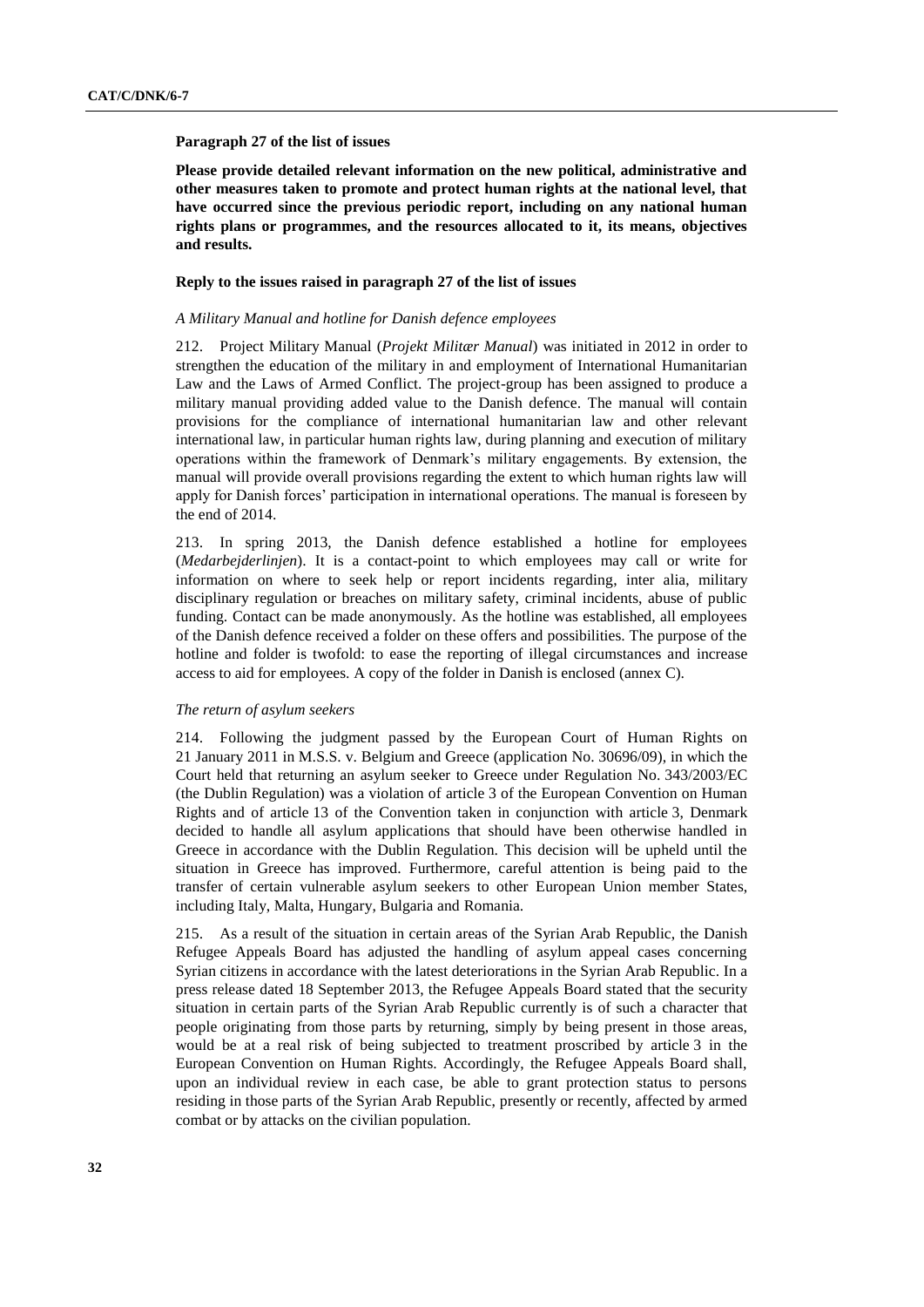## *The Committee of experts in the human rights field*

216. As mentioned in the reply to the issues raised in paragraph 1 of the list of issues, in December 2012 the Danish Government established a Committee of experts in the human rights field. The Committee has, inter alia, been asked to consider, whether Denmark should incorporate additional human rights instruments, including the Convention against Torture and Other Cruel, Inhuman or Degrading Treatment or Punishment, into Danish law. The Committee concluded its work in August 2014, and the Danish Government will now consider its findings.

## *The universal periodic review*

217. In the course of its first universal periodic review in May 2011, Denmark welcomed the recommendations — also those received relating to torture — and on 18 June 2014 Denmark delivered its mid-term progress report for the universal periodic review. Denmark strongly supports the universal periodic review process as a unique and important tool in United Nations monitoring of member States' compliance with their human rights obligations. Since the establishment of the first universal periodic review cycle in 2008, Denmark has contributed actively to the process, also in regard to other countries' examinations in order to ensure further improvement of human rights situations and fulfilment of human rights obligations, including in relation to torture and other cruel, inhuman or degrading treatment or punishment.

## *The Danish Institute for Human Rights*

218. To strengthen the capacity of the Danish Institute for Human Rights, the Institute was re-established as an independent organization in 2012. With the re-establishment, the mandate to promote equal treatment was also clarified. Furthermore, the mandate of the Institute has been expanded with effect from 15 May 2014 and now also covers Greenland.

## *The Danish Human Rights Council*

219. With the re-establishment of the Danish Institute for Human Rights as an independent organization, the provisions for the Danish Human Rights Council was also reenacted with a clearer mandate. The Human Rights Council is constituted of human rights NGO's selected to reflect the main viewpoints among civil society organizations. The Council follows the work and the strategic planning of the Danish Institute for Human Rights. Furthermore, the Human Rights Council has established a sub-committee that follows the Danish universal periodic review process.

## **Paragraph 28 of the list of issues**

**Please provide any other information on new measures and developments undertaken to implement the Convention and the recommendations of the Committee since the consideration of the previous periodic report in 2007, including the necessary statistical data, as well as on any events that occurred in the State party and are relevant under the Convention.**

## **Reply to the issues raised in paragraph 28 of the list of issues**

## *The National Preventive Mechanism*

220. In 2007, the Danish Government notified the United Nations that the Parliamentary Ombudsman would be the designated authority in Denmark to carry out special supervision of the conditions afforded persons deprived of their liberty. In 2009, the Ombudsman Act was amended, thus clarifying the legal basis for the Ombudsman's function as the Danish